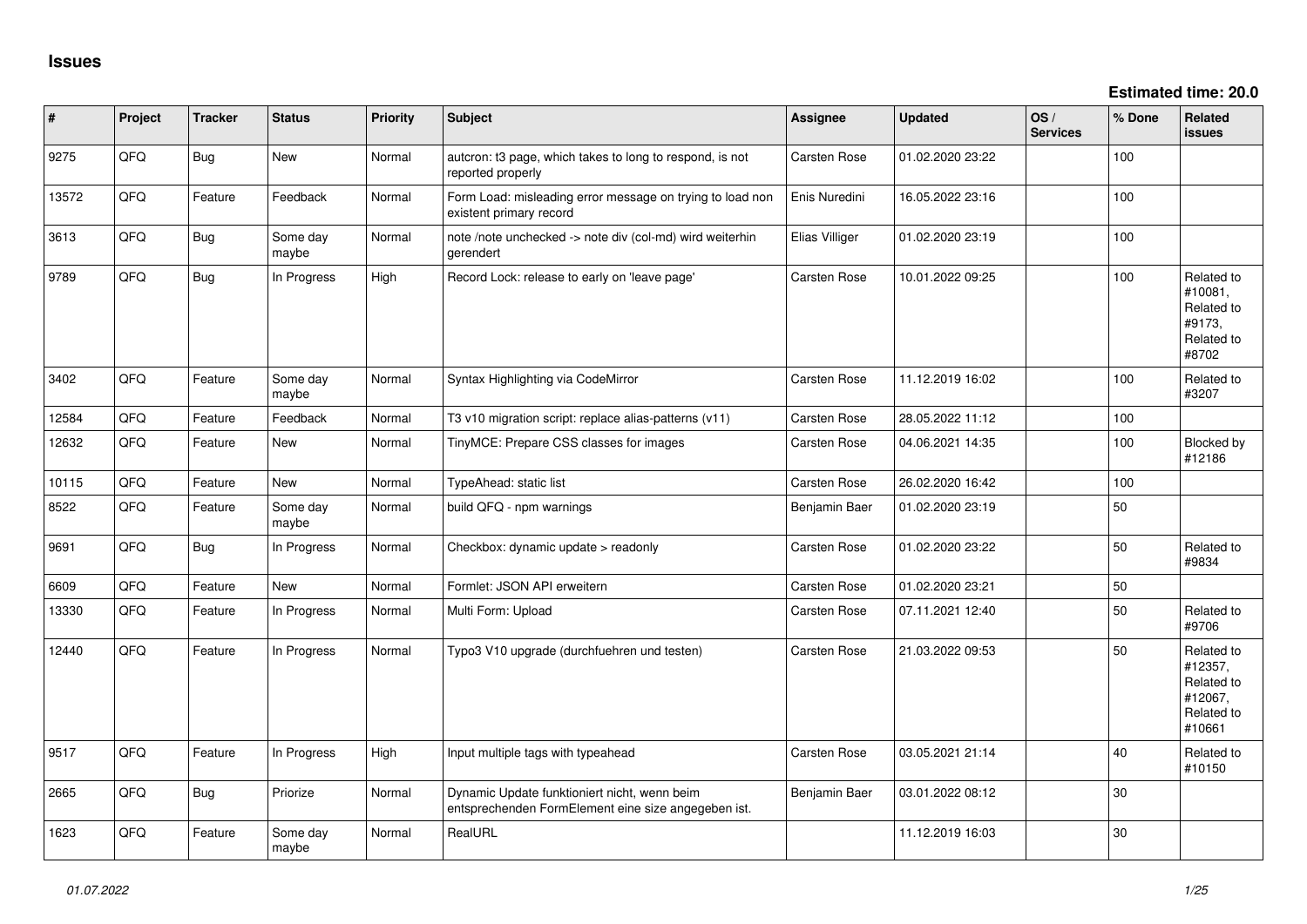| ∦     | Project | <b>Tracker</b> | <b>Status</b>     | <b>Priority</b> | <b>Subject</b>                                                                                                                               | Assignee     | <b>Updated</b>   | OS/<br><b>Services</b> | % Done         | Related<br><b>issues</b>                      |
|-------|---------|----------------|-------------------|-----------------|----------------------------------------------------------------------------------------------------------------------------------------------|--------------|------------------|------------------------|----------------|-----------------------------------------------|
| 10793 | QFQ     | Feature        | In Progress       | Normal          | <b>Update NPM Packages</b>                                                                                                                   | Carsten Rose | 07.09.2021 13:25 |                        | 30             |                                               |
| 5576  | QFQ     | Bug            | New               | Normal          | Using MySQL 'DROP' requires privilege - wich is not really<br>necessary.                                                                     | Carsten Rose | 01.02.2020 23:21 |                        | $\Omega$       |                                               |
| 4651  | QFQ     | <b>Bug</b>     | Some day<br>maybe | Normal          | "Loading document" Modal wird angezeigt bei uzhcd type=2<br>Ansicht                                                                          | Carsten Rose | 01.02.2020 23:20 |                        | $\Omega$       |                                               |
| 4441  | QFQ     | <b>Bug</b>     | Some day<br>maybe | Normal          | \$ SERVER Vars sollten nur aus dem Store genommen<br>werden - Code entsprechend anpassen.                                                    |              | 11.12.2019 16:02 |                        | $\Omega$       |                                               |
| 7101  | QFQ     | <b>Bug</b>     | Some day<br>maybe | Normal          | 'form' in SIP and 'report' - breaks                                                                                                          |              | 01.02.2020 23:20 |                        | $\Omega$       |                                               |
| 5942  | QFQ     | Feature        | Priorize          | Normal          | 'L' and 'type': append to links, generate via '_link' by using<br>'u:' .                                                                     | Carsten Rose | 01.02.2020 10:13 |                        | $\Omega$       |                                               |
| 3567  | QFQ     | Feature        | Some day<br>maybe | Low             | 'Save', 'Close', 'New' als FormElement                                                                                                       |              | 11.12.2019 16:02 |                        | $\Omega$       |                                               |
| 5768  | QFQ     | Bug            | Some day<br>maybe | Normal          | '{{pageLanguage:T}}' missing if QFQ is called via api                                                                                        | Carsten Rose | 01.02.2020 23:19 |                        | $\Omega$       |                                               |
| 4092  | QFQ     | <b>Bug</b>     | Some day<br>maybe | Normal          | 1) Logging verbessern wann welches FE warum ausgefuehrt   Carsten Rose<br>wird, 2) Documentation: Best Practice Template Group               |              | 01.02.2020 23:19 |                        | $\Omega$       | Related to<br>#3504                           |
| 3267  | QFQ     | Feature        | Some day<br>maybe | Normal          | 2 Forms auf einer Seite: real + Read only                                                                                                    | Carsten Rose | 11.12.2019 16:03 |                        | $\overline{0}$ |                                               |
| 12269 | QFQ     | Feature        | <b>New</b>        | Normal          | 2FA - Login                                                                                                                                  | Carsten Rose | 03.05.2021 20:45 |                        | $\Omega$       |                                               |
| 5548  | QFQ     | Feature        | Some day<br>maybe | Normal          | 801 Textfiles/Scriptfiles als Thumbnail                                                                                                      | Carsten Rose | 07.03.2022 16:26 |                        | $\Omega$       |                                               |
| 12544 | QFQ     | Feature        | New               | High            | a) ' AS _link' new also as ' AS _format', b) sortierung via<br>'display: none;', c) '_format' benoeitgt nicht zwingend<br>u/U/p/m/z/d        | Carsten Rose | 14.12.2021 16:03 |                        | $\mathbf 0$    |                                               |
| 3666  | QFQ     | Feature        | Some day<br>maybe | Normal          | a) Performance Messung: mysql_real_escape_string() im<br>Vergleich zu str_replace(), b) doppeltes Aufrufen von<br>mysql_real_escape_string() | Carsten Rose | 11.12.2019 16:02 |                        | $\Omega$       |                                               |
| 12038 | QFQ     | Feature        | New               | Normal          | a) STORE_VAR: filenameOnlyStripUniq, b) SP:<br>QSTRIPUNIQ()                                                                                  |              | 17.02.2021 23:55 |                        | $\Omega$       |                                               |
| 11535 | QFQ     | Feature        | <b>New</b>        | Normal          | Ability to create SQL columns in frontend QFQ forms                                                                                          |              | 17.11.2020 12:11 |                        | 0              |                                               |
| 11715 | QFQ     | <b>Bug</b>     | New               | Normal          | acceptZeroAsRequired and requiredOffButMark do not<br>coincide                                                                               |              | 08.12.2020 12:13 |                        | l n            |                                               |
| 3942  | QFQ     | Feature        | Some day<br>maybe | Normal          | Action Elemente: neu generierte IDs via FE weitergeben                                                                                       | Carsten Rose | 11.12.2019 16:03 |                        | $\mathbf{0}$   | Related to<br>#3941                           |
| 12412 | QFQ     | Feature        | <b>New</b>        | Normal          | Action/Escape qualifier 'e' (empty), '0': if given, an empty<br>string (or '0') will be treated as 'not found'                               | Carsten Rose | 08.05.2021 09:40 |                        | $\Omega$       | Related to<br>#12413,<br>Related to<br>#10012 |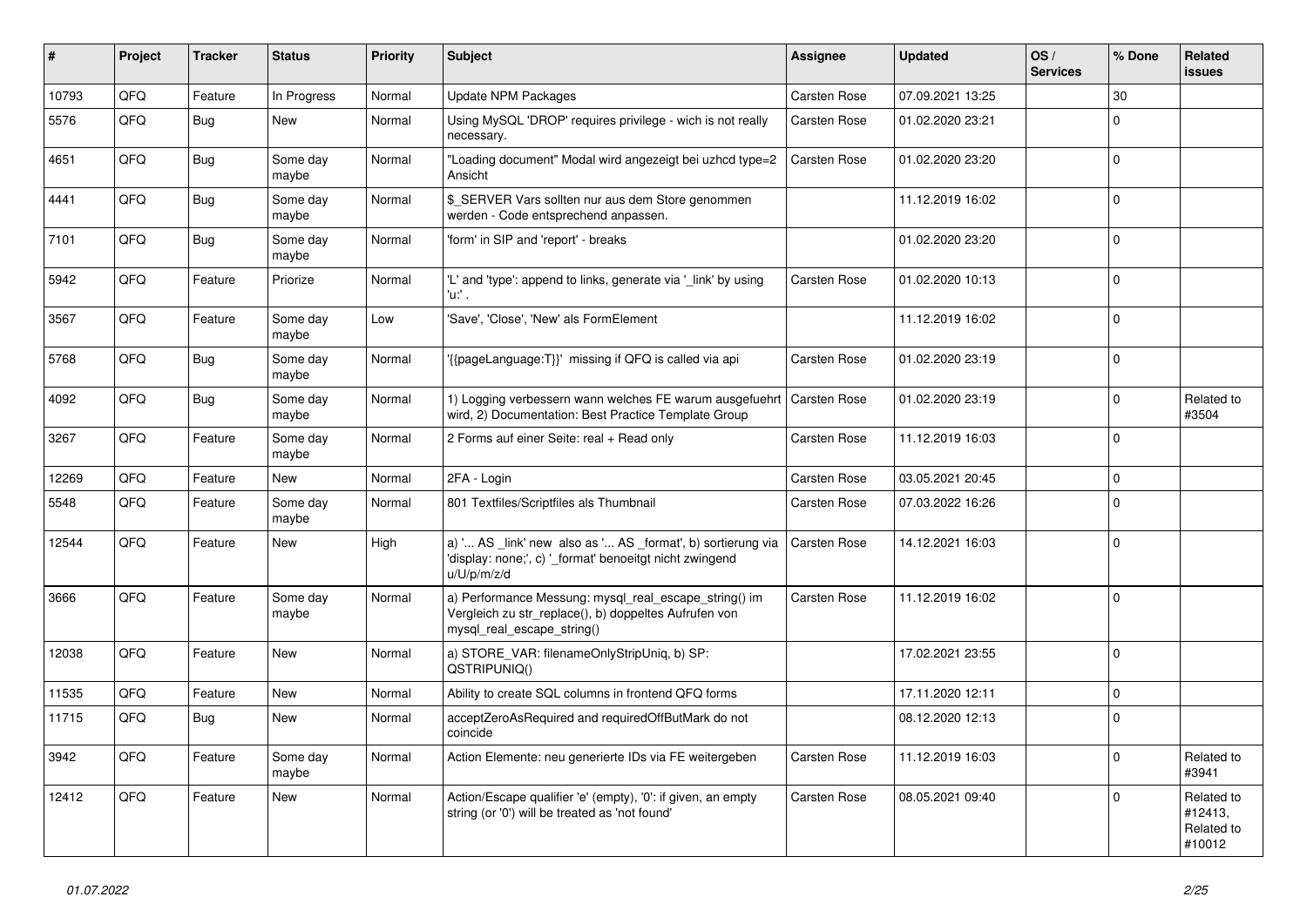| #     | Project | <b>Tracker</b> | <b>Status</b>     | <b>Priority</b> | <b>Subject</b>                                                         | <b>Assignee</b>     | <b>Updated</b>   | OS/<br><b>Services</b> | % Done      | Related<br><b>issues</b>                                                                                                                                              |
|-------|---------|----------------|-------------------|-----------------|------------------------------------------------------------------------|---------------------|------------------|------------------------|-------------|-----------------------------------------------------------------------------------------------------------------------------------------------------------------------|
| 5131  | QFQ     | Feature        | <b>New</b>        | Normal          | Activate Spin Gear ('wait/busy' indicator) via LINK attribute          | Carsten Rose        | 01.02.2020 23:21 |                        | 0           |                                                                                                                                                                       |
| 7342  | QFQ     | Feature        | New               | Normal          | add content = hide_this                                                | Carsten Rose        | 01.02.2020 23:21 |                        | 0           |                                                                                                                                                                       |
| 10979 | QFQ     | Feature        | New               | Normal          | Ajax Calls an API - dataReport                                         | Carsten Rose        | 11.05.2022 12:15 |                        | 0           |                                                                                                                                                                       |
| 8962  | QFQ     | Feature        | New               | High            | allow for form fields with identical names                             | Carsten Rose        | 03.05.2021 21:14 |                        | 0           |                                                                                                                                                                       |
| 14320 | QFQ     | Feature        | ToDo              | Normal          | Allow specific HTML Tags and Attributes: general, TinyMCE              | Enis Nuredini       | 17.06.2022 10:44 |                        | 0           | Related to<br>#12664,<br>Related to<br>#12039,<br>Related to<br>#11702,<br>Related to<br>#7239,<br>Related to<br>#3708,<br>Related to<br>#3646,<br>Related to<br>#880 |
| 9281  | QFQ     | <b>Bug</b>     | Some day<br>maybe | Normal          | Allow STRICT_TRANS_TABLES                                              | Carsten Rose        | 02.01.2021 18:43 |                        | 0           |                                                                                                                                                                       |
| 3848  | QFQ     | Feature        | Some day<br>maybe | High            | Antivirus check fuer Upload files in qfq?                              | Carsten Rose        | 03.05.2021 21:14 |                        | 0           | Related to<br>#4131                                                                                                                                                   |
| 12119 | QFQ     | Feature        | New               | Normal          | AS paged: error message missing if there ist no 'r' argument.          | Carsten Rose        | 03.05.2021 20:51 |                        | 0           |                                                                                                                                                                       |
| 14077 | QFQ     | <b>Bug</b>     | New               | Normal          | As _link: Attribute 'class' missing by r:1 and r:3 - but should<br>set | Carsten Rose        | 28.05.2022 11:02 |                        | 0           | Related to<br>#5342,<br>Related to<br>#4343                                                                                                                           |
| 13945 | QFQ     | Feature        | New               | Normal          | As _link: content before/after link                                    | Enis Nuredini       | 28.05.2022 11:01 |                        | 0           | Related to<br>#12262                                                                                                                                                  |
| 14233 | QFQ     | <b>Bug</b>     | New               | Normal          | AS _link: question - HTML is not rendered                              | Carsten Rose        | 28.05.2022 11:02 |                        | 0           |                                                                                                                                                                       |
| 3947  | QFQ     | Feature        | Some day<br>maybe | Normal          | Attack detectect: logout current user                                  | Carsten Rose        | 11.12.2019 16:03 |                        | 0           | Related to<br>#5458,<br>Related to<br>#6299                                                                                                                           |
| 6299  | QFQ     | Feature        | Some day<br>maybe | Normal          | Attack detection: log table with invalid SIP access                    |                     | 11.12.2019 16:02 |                        | $\mathbf 0$ | Related to<br>#3947                                                                                                                                                   |
| 11522 | QFQ     | <b>Bug</b>     | New               | Normal          | Aus/Einblenden von Reitern                                             |                     | 13.11.2020 14:58 |                        | 0           |                                                                                                                                                                       |
| 10890 | QFQ     | <b>Bug</b>     | New               | Normal          | AutoCron hangs                                                         |                     | 20.07.2020 13:56 |                        | 0           |                                                                                                                                                                       |
| 4250  | QFQ     | Feature        | New               | Normal          | AutoCron in QFQ via PHP                                                | <b>Carsten Rose</b> | 01.02.2020 23:21 |                        | 0           | Related to<br>#3292,<br>Related to<br>#3291                                                                                                                           |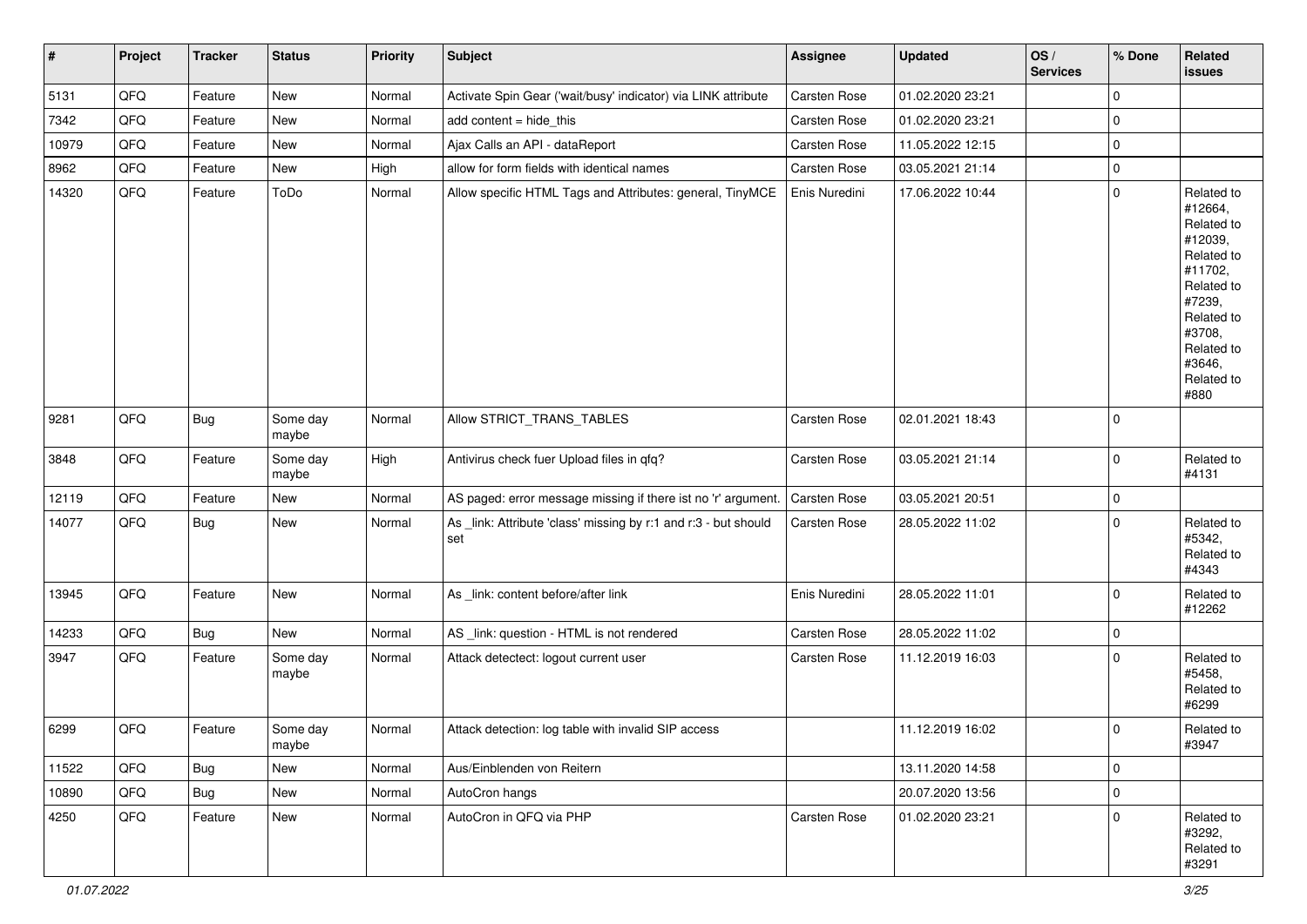| #     | Project | <b>Tracker</b> | <b>Status</b>     | <b>Priority</b> | <b>Subject</b>                                                                                       | <b>Assignee</b>     | <b>Updated</b>   | OS/<br><b>Services</b> | % Done      | Related<br><b>issues</b>                      |
|-------|---------|----------------|-------------------|-----------------|------------------------------------------------------------------------------------------------------|---------------------|------------------|------------------------|-------------|-----------------------------------------------|
| 12146 | QFQ     | Feature        | New               | Normal          | Autocron Job: Anzeigen wann der naechste Job ausgefuehrt<br>wird, resp das er nicht ausgefuehrt wird | Carsten Rose        | 15.03.2021 15:23 |                        | $\mathbf 0$ |                                               |
| 3291  | QFQ     | Feature        | Some day<br>maybe | Normal          | AutoCron websiteToken                                                                                | Carsten Rose        | 11.12.2019 16:02 |                        | $\Omega$    | Related to<br>#4250                           |
| 8431  | QFQ     | Bug            | New               | High            | autocron.php with wrong path                                                                         | Carsten Rose        | 03.05.2021 21:14 |                        | $\mathbf 0$ |                                               |
| 13647 | QFQ     | Bug            | New               | Normal          | Autofocus funktioniert nicht auf Chrome                                                              | Benjamin Baer       | 19.03.2022 17:44 |                        | $\Omega$    |                                               |
| 7452  | QFQ     | Feature        | Some day<br>maybe | Normal          | automate deployment new QFQ version                                                                  | Carsten Rose        | 16.09.2021 15:10 |                        | $\mathbf 0$ |                                               |
| 13608 | QFQ     | Feature        | Some day<br>maybe | Normal          | Automatic Browser Language Redirect                                                                  | Enis Nuredini       | 17.06.2022 08:35 |                        | $\mathbf 0$ |                                               |
| 12452 | QFQ     | Feature        | Priorize          | Normal          | BaseURL: alsways with '/' at the end                                                                 | Carsten Rose        | 19.06.2022 13:45 |                        | $\Omega$    | Related to<br>#10782                          |
| 9346  | QFQ     | Feature        | Priorize          | Normal          | beforeSave: check if an upload is given                                                              | Carsten Rose        | 11.06.2021 21:18 |                        | $\mathbf 0$ |                                               |
| 3782  | QFQ     | Bug            | Priorize          | Normal          | Bei fehlerhafter Eingabe (z.B. Datum) sollte das erwartete<br>Format angezeigt werden                | Carsten Rose        | 01.02.2020 10:13 |                        | $\mathbf 0$ |                                               |
| 7106  | QFQ     | Feature        | Some day<br>maybe | Normal          | Beispiel Nummerierung von Rows in Report                                                             |                     | 11.12.2019 16:01 |                        | $\mathbf 0$ |                                               |
| 7105  | QFQ     | Feature        | Some day<br>maybe | Normal          | Beispiel wie man in einer zweiten Tabelle speichert.                                                 |                     | 11.12.2019 16:01 |                        | $\mathbf 0$ |                                               |
| 6288  | QFQ     | Feature        | Some day<br>maybe | Normal          | Best Practice: Erklaeren wie man ein Formular ganz in<br>'weiss' erstellen kann                      |                     | 11.12.2019 16:02 |                        | $\Omega$    |                                               |
| 11630 | QFQ     | Bug            | Feedback          | High            | Bitte check ob CALL() in 20.11.0 noch so funktioniert wie in<br>20.4.1                               | Enis Nuredini       | 28.05.2022 13:45 |                        | $\mathbf 0$ | Related to<br>#11325                          |
| 4194  | QFQ     | Feature        | In Progress       | Normal          | Bootstrap 4 ist jetzt offiziel                                                                       |                     | 03.05.2021 20:47 |                        | $\mathbf 0$ | Related to<br>#10114                          |
| 5783  | QFQ     | Feature        | Some day<br>maybe | Normal          | <b>BPMN View/Edit</b>                                                                                |                     | 11.12.2019 16:02 |                        | $\Omega$    |                                               |
| 12546 | QFQ     | Bug            | Feedback          | Normal          | Branch 'Development' - Unit Tests mit dirty workaround<br>angepasst                                  | Carsten Rose        | 19.03.2022 17:48 |                        | $\mathbf 0$ |                                               |
| 8520  | QFQ     | Feature        | Some day<br>maybe | Normal          | Bring QFQ to Composer                                                                                | Carsten Rose        | 16.09.2021 15:10 |                        | $\mathbf 0$ |                                               |
| 11893 | QFQ     | Feature        | New               | High            | Broken SIP: a) only report one time, b) only report in main<br>column                                | Carsten Rose        | 12.05.2021 12:13 |                        | $\mathbf 0$ | Related to<br>#12532,<br>Related to<br>#14187 |
| 9958  | QFQ     | Bug            | Priorize          | Normal          | Broken subrecord query: no error message                                                             | <b>Carsten Rose</b> | 05.02.2021 15:15 |                        | $\mathbf 0$ |                                               |
| 9177  | QFQ     | Bug            | <b>New</b>        | Normal          | Bug? QFQ tries to save an action FE, which has real<br>existing column name                          | Carsten Rose        | 01.02.2020 23:22 |                        | $\Omega$    |                                               |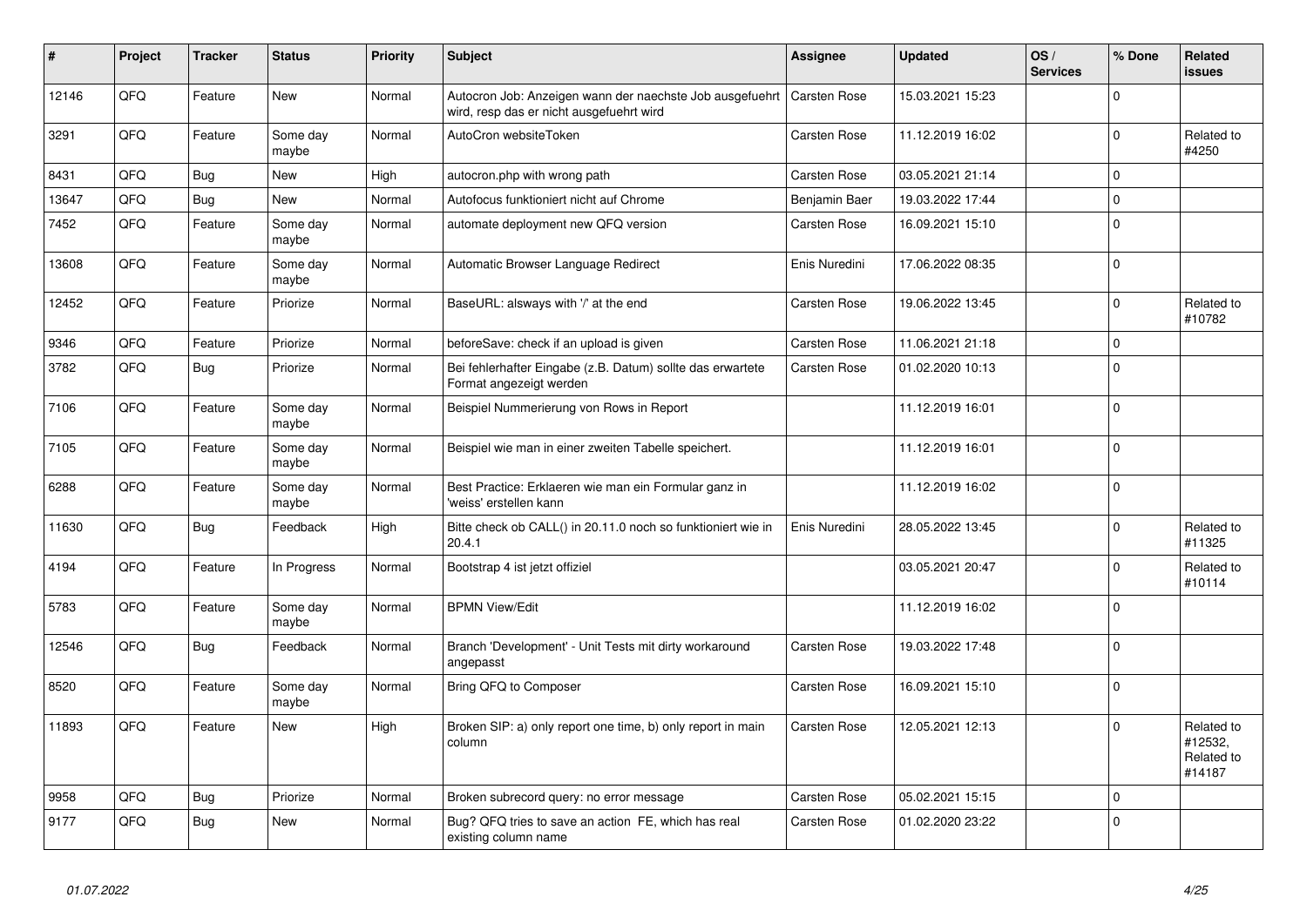| #     | Project | <b>Tracker</b> | <b>Status</b>     | <b>Priority</b> | <b>Subject</b>                                                                                                                | <b>Assignee</b>     | <b>Updated</b>   | OS/<br><b>Services</b> | % Done      | Related<br><b>issues</b>                        |
|-------|---------|----------------|-------------------|-----------------|-------------------------------------------------------------------------------------------------------------------------------|---------------------|------------------|------------------------|-------------|-------------------------------------------------|
| 10716 | QFQ     | Feature        | Some day<br>maybe | Normal          | Business Logic mit Externen Skripten                                                                                          | <b>Carsten Rose</b> | 16.09.2021 15:10 |                        | $\Omega$    | Related to<br>#10713.<br>Related to<br>#8217    |
| 9781  | QFQ     | Feature        | New               | Normal          | Button: CSS class to make buttons smaller                                                                                     | Carsten Rose        | 01.02.2020 23:22 |                        | $\mathbf 0$ |                                                 |
| 13467 | QFQ     | Feature        | New               | Normal          | ChangeLog Generator                                                                                                           | Carsten Rose        | 19.03.2022 17:46 |                        | $\Omega$    | Related to<br>#11460                            |
| 13451 | QFQ     | Bug            | New               | Normal          | Character Counter / Max Character: Problem in Safari                                                                          | Carsten Rose        | 15.04.2022 17:18 |                        | $\Omega$    |                                                 |
| 12474 | QFQ     | Feature        | New               | Normal          | Check BaseConfigURL if it is given and the the last char is '/'                                                               | Carsten Rose        | 03.05.2021 20:45 |                        | $\mathbf 0$ |                                                 |
| 9853  | QFQ     | Feature        | New               | Normal          | Check das SQL / QFQ / Mail Logfile geschrieben wird                                                                           |                     | 09.01.2020 11:15 |                        | $\mathbf 0$ |                                                 |
| 9669  | QFQ     | Bug            | Some day<br>maybe | Normal          | Checkbox / Template Group: radio/checkbox visible broken<br>after 'add'                                                       | Carsten Rose        | 16.06.2021 13:47 |                        | $\mathbf 0$ | Related to<br>#8091                             |
| 11752 | QFQ     | Bug            | New               | Normal          | checkbox renders multiple input elements with same name                                                                       | Carsten Rose        | 17.12.2020 14:58 |                        | $\Omega$    | Related to<br>#11750                            |
| 12163 | QFQ     | Feature        | <b>New</b>        | Normal          | Checkbox: table wrap                                                                                                          | Carsten Rose        | 03.05.2021 20:51 |                        | $\mathbf 0$ |                                                 |
| 11057 | QFQ     | Bug            | New               | High            | Checkboxes ohne span.checkmark im Report werden<br>ausgeblendet                                                               | Benjamin Baer       | 03.05.2021 21:12 |                        | $\Omega$    | Related to<br>#11039                            |
| 12476 | QFQ     | Feature        | New               | Normal          | clearMe: a) should trigger 'dirty', b) sticky on textarea resize                                                              | Benjamin Baer       | 04.01.2022 08:40 |                        | $\mathbf 0$ | Related to<br>#9528                             |
| 6870  | QFQ     | Feature        | Priorize          | Normal          | Click on '_link' triggers an API call                                                                                         | Benjamin Baer       | 03.01.2022 08:25 |                        | $\mathbf 0$ |                                                 |
| 4420  | QFQ     | Feature        | Some day<br>maybe | Normal          | Client: Local Storage - store the changes of a form, local in<br>the browser.                                                 | Benjamin Baer       | 11.12.2019 16:02 |                        | $\Omega$    |                                                 |
| 6715  | QFQ     | Feature        | Some day<br>maybe | Normal          | Code-Refactoring: dbArray vereinheitlichen                                                                                    | Carsten Rose        | 11.12.2019 16:02 |                        | $\Omega$    |                                                 |
| 7102  | QFQ     | Feature        | New               | Normal          | Comment sign in report: '#' and '--'                                                                                          | Carsten Rose        | 01.02.2020 23:21 |                        | $\mathbf 0$ |                                                 |
| 4279  | QFQ     | Bug            | Some day<br>maybe | High            | config.linkVars lost                                                                                                          | Carsten Rose        | 03.05.2021 21:14 |                        | $\mathbf 0$ |                                                 |
| 3349  | QFQ     | Bug            | Some day<br>maybe | Normal          | config.qfq.ini: a) vertraegt keine '=' im Value (z.B. Passwort),<br>b) Values sollten in ticks einschliessbar sein (spaces, ) | Carsten Rose        | 11.12.2019 16:02 |                        | $\mathbf 0$ |                                                 |
| 8082  | QFQ     | Feature        | Priorize          | High            | Contact form without saving record                                                                                            | Carsten Rose        | 07.12.2021 15:20 |                        | $\Omega$    | Related to<br>#8587,<br><b>Blocks</b><br>#11850 |
| 12714 | QFQ     | <b>Bug</b>     | New               | Normal          | Conversion of GIF to PDF broken when GIF contains Alpha.                                                                      | Carsten Rose        | 19.03.2022 17:49 |                        | $\mathbf 0$ |                                                 |
| 4650  | QFQ     | Feature        | Some day<br>maybe | Normal          | Convert html to doc/rtf                                                                                                       | Carsten Rose        | 01.02.2020 23:20 |                        | $\mathbf 0$ | Related to<br>#10704                            |
| 12327 | QFQ     | Bug            | New               | Normal          | Copy to clipboard: Glyphicon can not be changed                                                                               | Carsten Rose        | 27.12.2021 17:59 |                        | $\mathbf 0$ |                                                 |
| 12330 | QFQ     | Feature        | New               | Normal          | Copy to input field / text area / TinyMCE                                                                                     | Carsten Rose        | 07.04.2021 09:01 |                        | $\mathbf 0$ |                                                 |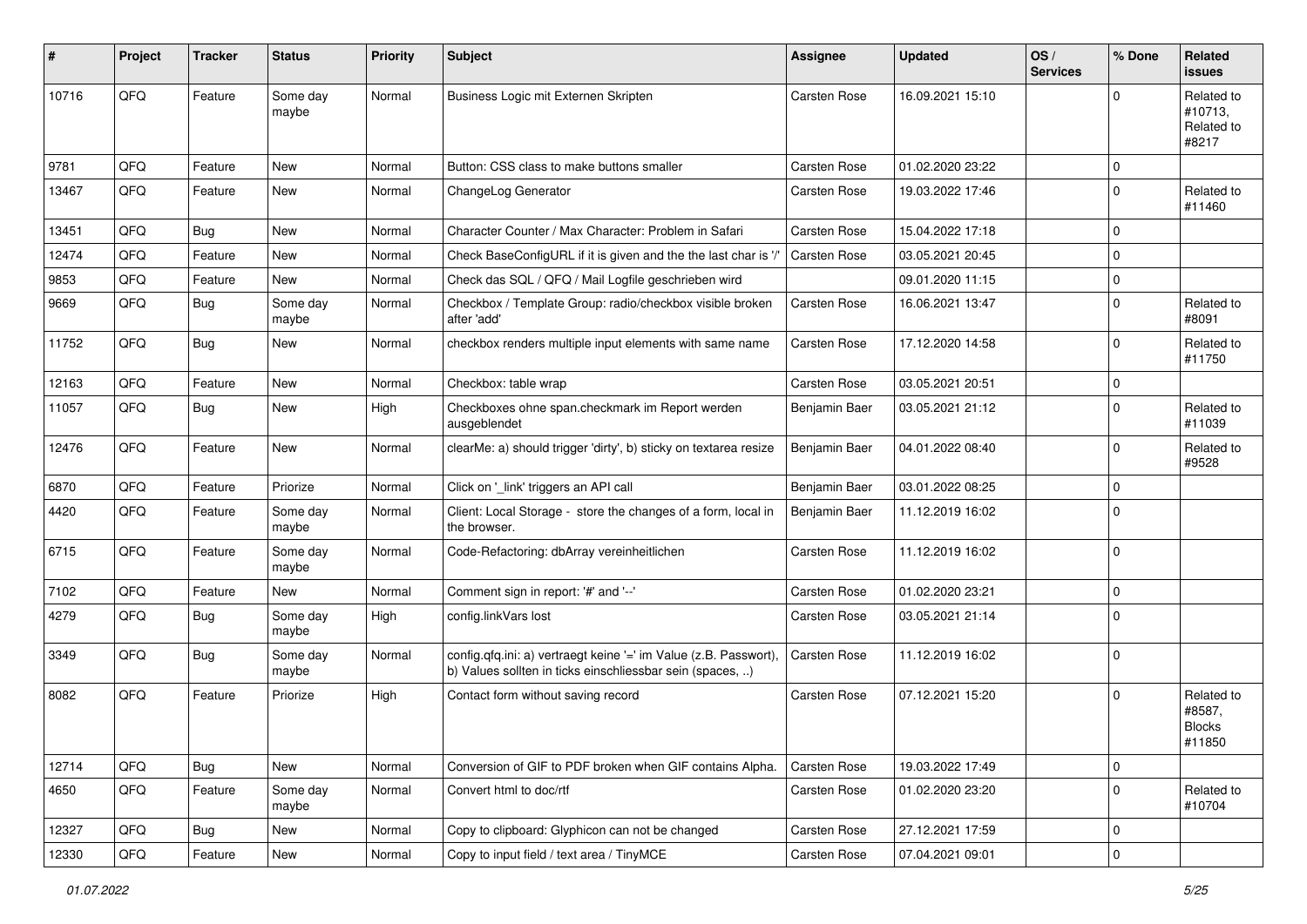| #     | Project | <b>Tracker</b> | <b>Status</b>              | <b>Priority</b> | Subject                                                                                                                                                       | <b>Assignee</b> | <b>Updated</b>   | OS/<br><b>Services</b> | % Done       | Related<br><b>issues</b> |
|-------|---------|----------------|----------------------------|-----------------|---------------------------------------------------------------------------------------------------------------------------------------------------------------|-----------------|------------------|------------------------|--------------|--------------------------|
| 8089  | QFQ     | Feature        | New                        | Normal          | Copy/Paste for FormElements                                                                                                                                   | Carsten Rose    | 01.02.2020 23:22 |                        | $\Omega$     |                          |
| 10738 | QFQ     | Feature        | Some day<br>maybe          | Normal          | CORS headers for external API requests                                                                                                                        |                 | 10.06.2020 14:00 |                        | 0            |                          |
| 13843 | QFQ     | Feature        | New                        | Normal          | Create JWT via QFQ                                                                                                                                            | Carsten Rose    | 19.03.2022 17:42 |                        | 0            |                          |
| 13841 | QFQ     | Feature        | <b>New</b>                 | Normal          | Create PDF via iText - evaluate                                                                                                                               | Carsten Rose    | 19.03.2022 17:42 |                        | 0            |                          |
| 9136  | QFQ     | Feature        | <b>New</b>                 | Normal          | Create ZIP files with dynamic PDFs                                                                                                                            | Carsten Rose    | 01.02.2020 23:22 |                        | 0            |                          |
| 3990  | QFQ     | Feature        | Some day<br>maybe          | High            | custom class definition: add space automatically                                                                                                              | Carsten Rose    | 03.05.2021 21:14 |                        | $\mathbf 0$  |                          |
| 4719  | QFQ     | Feature        | Some day<br>maybe          | Normal          | Custom Message in Client in case of 'Browser tab close,<br>modification will be lost'                                                                         |                 | 01.02.2020 23:20 |                        | $\Omega$     |                          |
| 12337 | QFQ     | Feature        | Some day<br>maybe          | Normal          | Database.php: better caching                                                                                                                                  | Carsten Rose    | 16.09.2021 15:10 |                        | $\Omega$     |                          |
| 13767 | QFQ     | <b>Bug</b>     | Feedback                   | Normal          | date/time-picker: required shows up/down button orange                                                                                                        | Enis Nuredini   | 16.05.2022 23:16 |                        | $\Omega$     |                          |
| 14303 | QFQ     | Bug            | ToDo                       | Normal          | datetime broken with picker                                                                                                                                   | Enis Nuredini   | 17.06.2022 09:02 |                        | $\Omega$     | Related to<br>#12630     |
| 6992  | QFQ     | Feature        | Some day<br>maybe          | Normal          | DB exception: Syntax Highlight                                                                                                                                |                 | 11.12.2019 16:01 |                        | <sup>0</sup> | Related to<br>#5450      |
| 4627  | QFQ     | Feature        | Some day<br>maybe          | Normal          | dbupdate: all tables - check 'create', 'modified' if it is possible<br>to change to default 'CURRENT_TIMESTAMP' and modified<br>'ON UPDATE CURRENT_TIMESTAMP' |                 | 01.02.2020 23:20 |                        | $\Omega$     |                          |
| 3130  | QFQ     | <b>Bug</b>     | Some day<br>maybe          | Normal          | Debug Info's nicht korrekt nach 'New > Save'.                                                                                                                 | Carsten Rose    | 11.12.2019 16:03 |                        | $\Omega$     | Related to<br>#3253      |
| 3331  | QFQ     | Feature        | Some day<br>maybe          | Normal          | Default Tooltip fuer _page? Links: mit Form und Record ID                                                                                                     | Carsten Rose    | 11.12.2019 16:02 |                        | $\Omega$     |                          |
| 9348  | QFQ     | Feature        | <b>New</b>                 | Normal          | defaultThumbnailSize: pre render thumbnails                                                                                                                   | Carsten Rose    | 12.06.2021 09:05 |                        | $\mathbf 0$  |                          |
| 13566 | QFQ     | Feature        | Ready to sync<br>(develop) | Normal          | Delete config-example.qfq.php file                                                                                                                            | Carsten Rose    | 23.12.2021 09:25 |                        | $\Omega$     |                          |
| 5850  | QFQ     | Feature        | Some day<br>maybe          | Normal          | Deployment: In QFQ Doc best practice fuer zeitgemaesses<br>Deployment beschreiben                                                                             |                 | 01.02.2020 23:20 |                        | $\mathbf 0$  |                          |
| 7630  | QFQ     | Feature        | Priorize                   | Normal          | detailed error message for simple upload                                                                                                                      | Carsten Rose    | 01.02.2020 10:13 |                        | 0            |                          |
| 7481  | QFQ     | Feature        | New                        | Normal          | Detect 'BaseUrl' automatically                                                                                                                                | Carsten Rose    | 01.02.2020 23:21 |                        | $\Omega$     |                          |
| 12503 | QFQ     | Feature        | Priorize                   | Normal          | Detect dangerous UPDATE statement with missing WHERE                                                                                                          | Carsten Rose    | 05.05.2021 22:09 |                        | 0            |                          |
| 3273  | QFQ     | Feature        | Some day<br>maybe          | Low             | Dirty Flag in Form                                                                                                                                            | Carsten Rose    | 11.12.2019 16:02 |                        | $\mathbf 0$  |                          |
| 3458  | QFQ     | Feature        | Some day<br>maybe          | Normal          | Display 'Edit Form Element'-Checkbox on form: should<br>depend on FE Group                                                                                    | Carsten Rose    | 11.12.2019 16:02 |                        | 0            | Related to<br>#3447      |
| 8892  | QFQ     | Feature        | Some day<br>maybe          | Normal          | Display and Edit SQL Comments in Form Editor                                                                                                                  | Carsten Rose    | 11.12.2019 16:01 |                        | 0            |                          |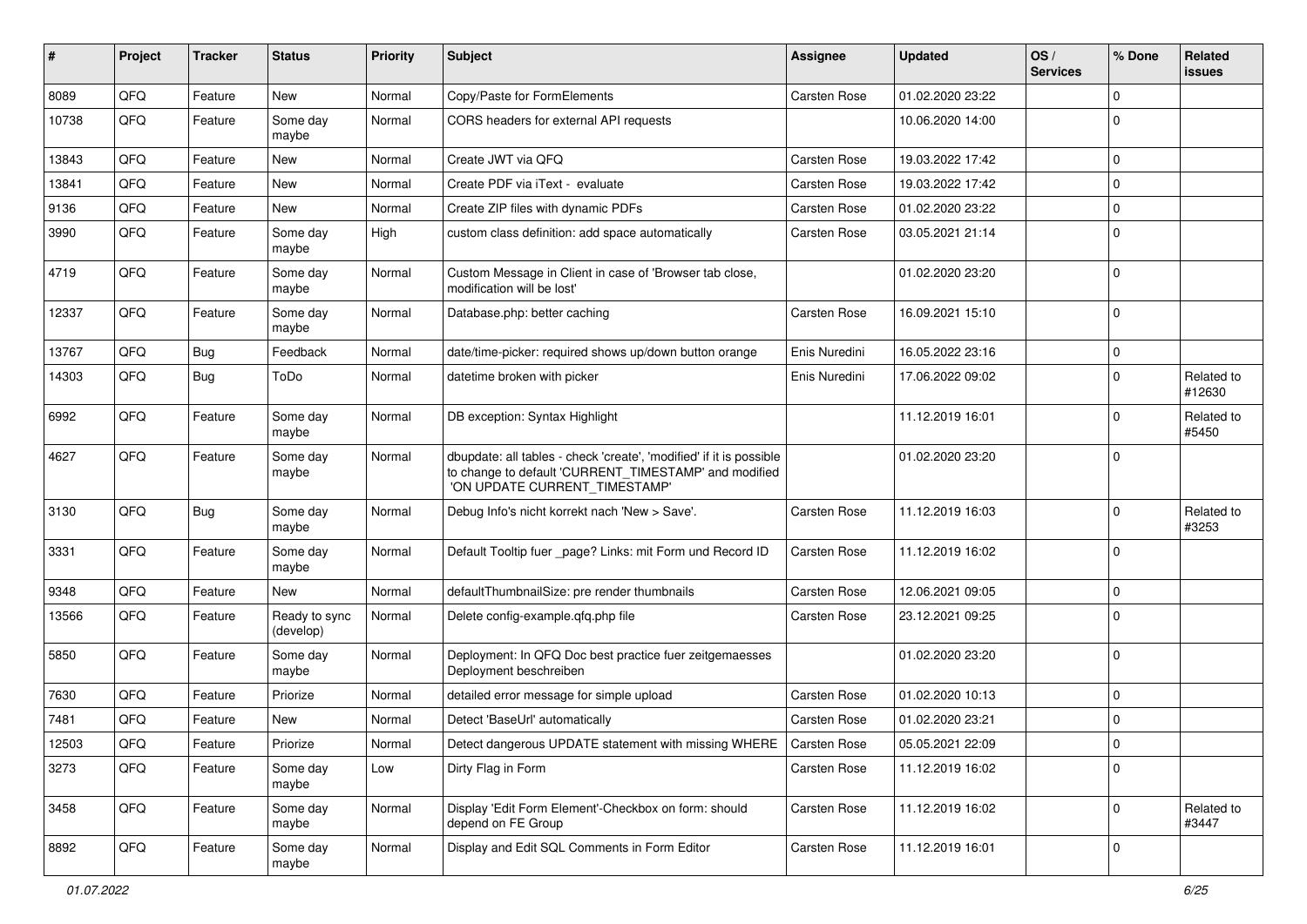| ∦     | Project | <b>Tracker</b> | <b>Status</b>     | <b>Priority</b> | <b>Subject</b>                                                                                                     | Assignee          | <b>Updated</b>   | OS/<br><b>Services</b> | % Done       | Related<br><b>issues</b> |
|-------|---------|----------------|-------------------|-----------------|--------------------------------------------------------------------------------------------------------------------|-------------------|------------------|------------------------|--------------|--------------------------|
| 13460 | QFQ     | Bug            | <b>New</b>        | Normal          | Doc: Password set/reset  password should not processed<br>with 'html encode'                                       | Carsten Rose      | 19.03.2022 17:46 |                        | $\Omega$     |                          |
| 14377 | QFQ     | Bug            | <b>New</b>        | Normal          | Documentation > General Tips: white page after migration                                                           | Enis Nuredini     | 19.06.2022 16:37 |                        | $\mathbf 0$  |                          |
| 8894  | QFQ     | Feature        | Some day<br>maybe | Normal          | Documentation Tags Usable in QFQ Application                                                                       | Carsten Rose      | 11.12.2019 16:01 |                        | $\mathbf 0$  |                          |
| 8316  | QFQ     | <b>Bug</b>     | Feedback          | Normal          | Documentation/Behaviour for Nested Queries and<br>Record-Store confusing                                           | Nicola Chiapolini | 20.11.2019 09:14 |                        | $\Omega$     |                          |
| 3905  | QFQ     | Feature        | Some day<br>maybe | Normal          | Documentation: Best Practice anhand eines Online<br>Bewerbungstools                                                | Carsten Rose      | 11.12.2019 16:03 |                        | $\Omega$     |                          |
| 12109 | QFQ     | Feature        | <b>New</b>        | Normal          | Donwload Link: Plain, SIP, Persistent Link, Peristent SIP -<br>new notation                                        | Carsten Rose      | 03.05.2021 20:45 |                        | $\Omega$     | Related to<br>#12085     |
| 4293  | QFQ     | Bug            | Some day<br>maybe | Normal          | Download broken if token 'd:' is missing - but no error<br>message                                                 | Carsten Rose      | 11.12.2019 16:03 |                        | $\Omega$     | Related to<br>#7514      |
| 5221  | QFQ     | Bug            | New               | High            | Download Dialog: Bleibt stehen in FF wenn Datei<br>automatisch gespeichert wird.                                   | Carsten Rose      | 03.05.2021 21:14 |                        | $\Omega$     |                          |
| 10996 | QFQ     | Feature        | <b>New</b>        | Normal          | Download video via sip: no seek                                                                                    | Carsten Rose      | 12.08.2020 14:18 |                        | $\Omega$     |                          |
| 6292  | QFQ     | Feature        | <b>New</b>        | Normal          | Download: File speichern mit Hash aber original Filename in<br>der Datenbank vermerken fuer Downloads              | Carsten Rose      | 01.02.2020 23:21 |                        | $\Omega$     |                          |
| 7100  | QFQ     | Feature        | Some day<br>maybe | Normal          | Download: log access, max downloads, time limit                                                                    |                   | 01.02.2020 23:19 |                        | $\Omega$     |                          |
| 7217  | QFQ     | Feature        | Priorize          | Normal          | Download: notice User if `_sip=?` is missing                                                                       | Carsten Rose      | 01.02.2020 10:13 |                        | $\mathbf 0$  |                          |
| 5562  | QFQ     | Feature        | Priorize          | Normal          | Drag'n'Drop fuer Uploads                                                                                           | Benjamin Baer     | 21.03.2022 09:52 |                        | $\Omega$     | Related to<br>#9706      |
| 12603 | QFQ     | Feature        | <b>New</b>        | Normal          | Dropdown (Select), Radio, checkbox:<br>itemListAlways={{!SELECT key, value}}                                       | Carsten Rose      | 19.03.2022 17:47 |                        | $\mathbf{0}$ |                          |
| 10119 | QFQ     | Feature        | <b>New</b>        | Normal          | Dropdown (selectlist) & Type Ahead: format and catagorize<br>list                                                  | Carsten Rose      | 07.05.2020 09:36 |                        | $\Omega$     |                          |
| 2995  | QFQ     | Feature        | Some day<br>maybe | Normal          | Dropdown JQuery Plugin: 'chosen' - Moeglichkeit um Select<br>Listen mehr Funktion zu geben. Kein Bootstrap noetig. | Carsten Rose      | 11.12.2019 16:03 |                        | $\Omega$     |                          |
| 9975  | QFQ     | Bug            | Priorize          | Normal          | Dropdown Menu: 'r:3' broken                                                                                        | Carsten Rose      | 01.02.2020 10:13 |                        | $\mathbf 0$  |                          |
| 12670 | QFQ     | Bug            | <b>New</b>        | High            | Dropdown-Menu classes können nicht mehr angegeben<br>werden                                                        | Carsten Rose      | 07.12.2021 17:19 |                        | $\mathbf{0}$ |                          |
| 4869  | QFQ     | Feature        | Some day<br>maybe | Normal          | Dynamic Update (show, hide, readonly?, required?) for<br><b>Template Group Elements</b>                            | Carsten Rose      | 01.02.2020 23:19 |                        | $\Omega$     | Related to<br>#4865      |
| 4583  | QFQ     | Bug            | Some day<br>maybe | Normal          | Dynamic Update bei TypeAhead Feldern                                                                               | Carsten Rose      | 01.02.2020 23:19 |                        | $\Omega$     |                          |
| 3216  | QFQ     | Feature        | Some day<br>maybe | Normal          | dynamic update für checkbox label2                                                                                 | Carsten Rose      | 11.12.2019 16:03 |                        | $\Omega$     | Related to<br>#2081      |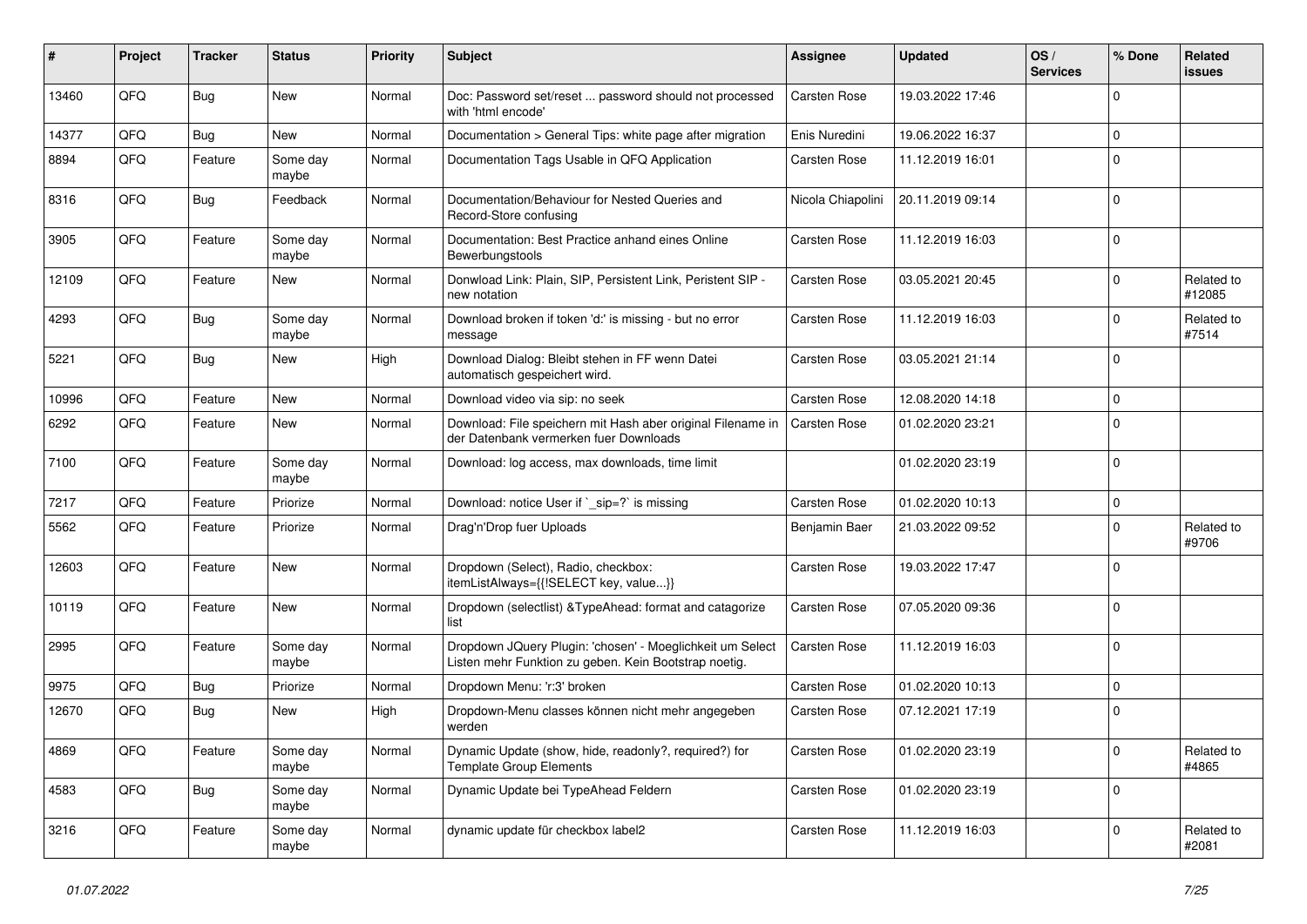| #     | Project | <b>Tracker</b> | <b>Status</b>     | <b>Priority</b> | <b>Subject</b>                                                       | Assignee      | <b>Updated</b>   | OS/<br><b>Services</b> | % Done       | Related<br><b>issues</b>                         |
|-------|---------|----------------|-------------------|-----------------|----------------------------------------------------------------------|---------------|------------------|------------------------|--------------|--------------------------------------------------|
| 11504 | QFQ     | Feature        | <b>New</b>        | Normal          | Dynamic Update: Button text update for 'Save',' Close' &<br>'Delete' | Carsten Rose  | 12.11.2020 23:44 |                        | $\Omega$     |                                                  |
| 3811  | QFQ     | <b>Bug</b>     | Some dav<br>maybe | Normal          | Dynamic Update: extraButtonInfo - Text aktualisieren                 | Carsten Rose  | 11.12.2019 16:03 |                        | $\mathbf 0$  | Related to<br>#11517                             |
| 6224  | QFQ     | Feature        | Priorize          | Normal          | Dynamic update: fade in/out fields                                   | Benjamin Baer | 21.03.2022 09:50 |                        | $\mathbf 0$  |                                                  |
| 8106  | QFQ     | <b>Bug</b>     | Some day<br>maybe | Normal          | Dynamic Update: Feld kann nicht auf empty zurückgesetzt<br>werden    | Carsten Rose  | 11.12.2019 16:01 |                        | $\mathbf 0$  |                                                  |
| 4082  | QFQ     | Feature        | New               | Normal          | Dynamic Update: modeSql - useful default                             | Carsten Rose  | 01.02.2020 23:22 |                        | $\mathbf 0$  |                                                  |
| 11195 | QFQ     | <b>Bug</b>     | <b>New</b>        | Low             | Dynamic Update: Note not updated if new text is empty<br>(v20.4)     |               | 25.09.2020 11:14 |                        | $\mathbf 0$  |                                                  |
| 3682  | QFQ     | Bug            | Some day<br>maybe | Normal          | Dynamic update: Radio buttons                                        | Carsten Rose  | 11.12.2019 16:02 |                        | $\Omega$     |                                                  |
| 7002  | QFQ     | <b>Bug</b>     | <b>New</b>        | Normal          | Dynamic Update: row does not disappear / appear                      | Carsten Rose  | 01.02.2020 23:22 |                        | $\Omega$     |                                                  |
| 6083  | QFQ     | Feature        | Some day<br>maybe | Normal          | Dynamic Update: Value Check via SQL                                  |               | 11.12.2019 16:02 |                        | $\Omega$     |                                                  |
| 7109  | QFQ     | Feature        | <b>New</b>        | Normal          | Dynamic Updates: row/element hide                                    | Carsten Rose  | 01.02.2020 23:22 |                        | $\Omega$     | Has<br>duplicate<br>#4081                        |
| 11460 | QFQ     | Feature        | New               | Normal          | Easier creation of changelog: gitchangelog                           | Carsten Rose  | 12.06.2021 10:20 |                        | $\Omega$     | Related to<br>#13467                             |
| 5893  | QFQ     | Feature        | Some day<br>maybe | Normal          | Edit on double-click                                                 |               | 01.02.2020 23:19 |                        | $\Omega$     | Related to<br>#5894                              |
| 9783  | QFQ     | Bug            | <b>New</b>        | Normal          | Email with special characters                                        | Carsten Rose  | 01.02.2020 23:22 |                        | $\Omega$     |                                                  |
| 12989 | QFQ     | Bug            | New               | Normal          | empty string does not trigger dynamic update                         | Enis Nuredini | 28.05.2022 11:09 |                        | $\Omega$     |                                                  |
| 10759 | QFQ     | Bug            | <b>New</b>        | Normal          | emptyMeansNull - Feld falsch aktualisiert                            |               | 12.11.2020 23:45 |                        | $\mathbf 0$  |                                                  |
| 3864  | QFQ     | Feature        | New               | Normal          | Encrypt / decrypt field                                              | Enis Nuredini | 30.06.2022 16:29 |                        | $\Omega$     |                                                  |
| 5579  | QFQ     | Feature        | Some day<br>maybe | Normal          | Enhance Doc / Presentation: variable type 'link column type'         | Carsten Rose  | 01.02.2020 23:19 |                        | $\Omega$     |                                                  |
| 8585  | QFQ     | Feature        | Priorize          | Normal          | Enhance Error message for 'unknown form'                             | Carsten Rose  | 01.02.2020 10:13 |                        | $\mathbf 0$  |                                                  |
| 6250  | QFQ     | Feature        | In Progress       | Normal          | Enhance layout: a) Subrecord, b) Subrecord-Title                     | Carsten Rose  | 01.02.2020 23:22 |                        | $\mathbf{0}$ | Related to<br>#5391                              |
| 13689 | QFQ     | <b>Bug</b>     | New               | Normal          | Enter auf Eingabefeld mit ungültigem Wert führt zu blurry<br>Seite   | Enis Nuredini | 28.05.2022 10:53 |                        | $\Omega$     | Related to<br>#14245, Has<br>duplicate<br>#11891 |
| 12066 | QFQ     | <b>Bug</b>     | <b>New</b>        | High            | enterAsSubmit: Forward wird nicht ausgeführt                         | Enis Nuredini | 29.05.2022 09:23 |                        | $\Omega$     |                                                  |
| 9013  | QFQ     | Bug            | New               | Normal          | Error in Twig template not handled                                   | Carsten Rose  | 20.10.2021 13:43 |                        | $\Omega$     |                                                  |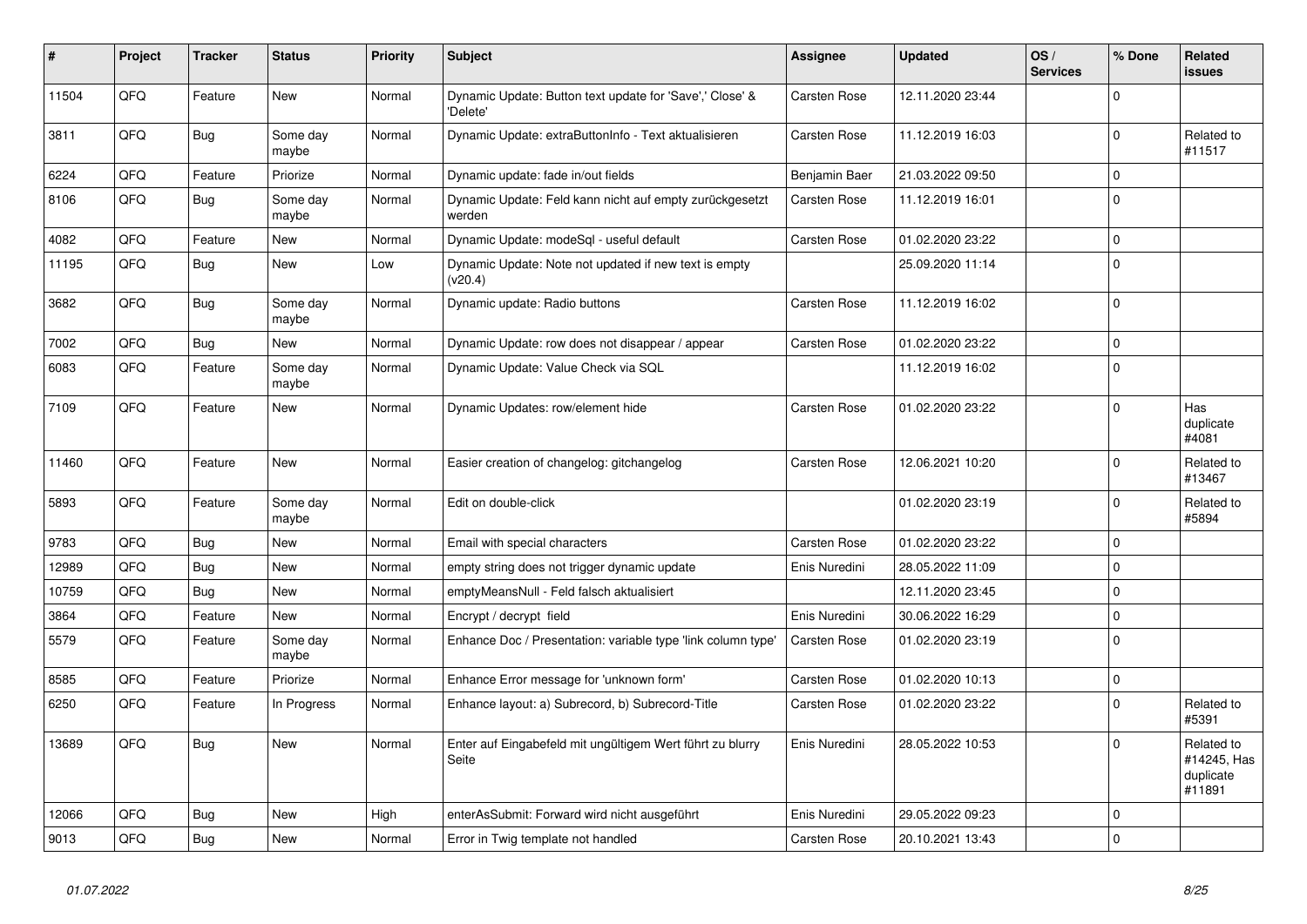| #     | Project | <b>Tracker</b> | <b>Status</b>     | <b>Priority</b> | <b>Subject</b>                                                                                                          | Assignee        | <b>Updated</b>   | OS/<br><b>Services</b> | % Done      | Related<br>issues                                                                                                              |
|-------|---------|----------------|-------------------|-----------------|-------------------------------------------------------------------------------------------------------------------------|-----------------|------------------|------------------------|-------------|--------------------------------------------------------------------------------------------------------------------------------|
| 6677  | QFQ     | <b>Bug</b>     | New               | Normal          | Error message FE Action Element: no/wrong FE reference<br>who cause the problem.                                        | Carsten Rose    | 01.02.2020 23:21 |                        | $\Omega$    |                                                                                                                                |
| 7547  | QFQ     | Bug            | New               | Normal          | Error Message in afterSave: wrong parameter column<br>reported                                                          | Carsten Rose    | 01.02.2020 23:22 |                        | $\mathbf 0$ |                                                                                                                                |
| 5132  | QFQ     | Feature        | Some day<br>maybe | Normal          | Error Message sendmail missing attachment: more details                                                                 | Carsten Rose    | 01.02.2020 23:19 |                        | $\Omega$    |                                                                                                                                |
| 6912  | QFQ     | <b>Bug</b>     | New               | Normal          | error Message Var 'deadline' already set in SIP - in Form<br>with FE.value={{deadline:R:::{{deadlinePeriod:Y}}}}        | Carsten Rose    | 01.02.2020 23:21 |                        | $\Omega$    |                                                                                                                                |
| 9127  | QFQ     | Bug            | <b>New</b>        | Normal          | Error Message: change 'roll over' color - text not readable                                                             | Carsten Rose    | 01.02.2020 23:22 |                        | $\mathbf 0$ |                                                                                                                                |
| 9128  | QFQ     | Feature        | New               | Normal          | Error Message: not replaced variables- a) replace back to<br>'{{', b) underline                                         | Carsten Rose    | 01.02.2020 23:22 |                        | $\mathbf 0$ | Related to<br>#9129                                                                                                            |
| 4330  | QFQ     | Feature        | Some day<br>maybe | Normal          | Error Message: report missing {{ / }} in sqlUpdate, sqlInsert,<br>sqlDelete, sqlAfter, sqlBefore in FE action elements. | Carsten Rose    | 01.02.2020 23:20 |                        | $\mathbf 0$ |                                                                                                                                |
| 4328  | QFQ     | <b>Bug</b>     | Some day<br>maybe | Normal          | Error Message: Show FE name/number on problems in FE                                                                    | Carsten Rose    | 01.02.2020 23:20 |                        | $\mathbf 0$ |                                                                                                                                |
| 10874 | QFQ     | Feature        | New               | Normal          | Erstellen eines Foreign Keys in der Tabelle "FormElement"                                                               |                 | 13.07.2020 10:11 |                        | $\mathbf 0$ |                                                                                                                                |
| 10324 | QFQ     | Bug            | <b>New</b>        | Normal          | Excel Export mit Template funktioniert nur, wenn Template<br>vor uid kommt                                              |                 | 30.03.2020 11:20 |                        | $\Omega$    | Related to<br>#10257                                                                                                           |
| 10976 | QFQ     | Feature        | <b>New</b>        | Normal          | Excel Export Verbesserungen                                                                                             | Carsten Rose    | 06.08.2020 10:56 |                        | $\mathbf 0$ |                                                                                                                                |
| 12024 | QFQ     | Feature        | New               | Normal          | Excel Export: text columns by default decode<br>htmlspeciachar()                                                        | Carsten Rose    | 17.02.2021 23:55 |                        | $\Omega$    | Related to<br>#12022                                                                                                           |
| 6594  | QFQ     | Feature        | <b>New</b>        | Normal          | Excel: on download, check if there is a valid sip                                                                       | Carsten Rose    | 01.02.2020 23:21 |                        | $\mathbf 0$ |                                                                                                                                |
| 3900  | QFQ     | Feature        | Some day<br>maybe | Normal          | Extend documentation of 'Copy / Paste'                                                                                  | Carsten Rose    | 11.12.2019 16:03 |                        | $\Omega$    | Related to<br>#3899                                                                                                            |
| 11217 | QFQ     | Feature        | Some day<br>maybe | Normal          | <b>Extend Script Functionality</b>                                                                                      | Carsten Rose    | 16.09.2021 15:10 |                        | $\Omega$    |                                                                                                                                |
| 14185 | QFQ     | Feature        | New               | Normal          | External/Autocron.php - better suitable directory                                                                       | Support: System | 28.05.2022 11:03 |                        | $\mathbf 0$ |                                                                                                                                |
| 11517 | QFQ     | Bug            | In Progress       | Normal          | extraButtonInfo Broken for multiple FormElements                                                                        | Carsten Rose    | 12.05.2022 13:12 |                        | $\Omega$    | Related to<br>#7890,<br>Related to<br>#3811, Has<br>duplicate<br>#10905, Has<br>duplicate<br>#10553, Has<br>duplicate<br>#6779 |
| 4528  | QFQ     | <b>Bug</b>     | Some day<br>maybe | Normal          | extraButtonLock mit SQLAhead Bug                                                                                        | Carsten Rose    | 01.02.2020 23:19 |                        | $\mathbf 0$ |                                                                                                                                |
| 8719  | QFQ     | Feature        | New               | Normal          | extraButtonLock: add support for 0/1                                                                                    | Carsten Rose    | 01.02.2020 23:22 |                        | $\mathbf 0$ |                                                                                                                                |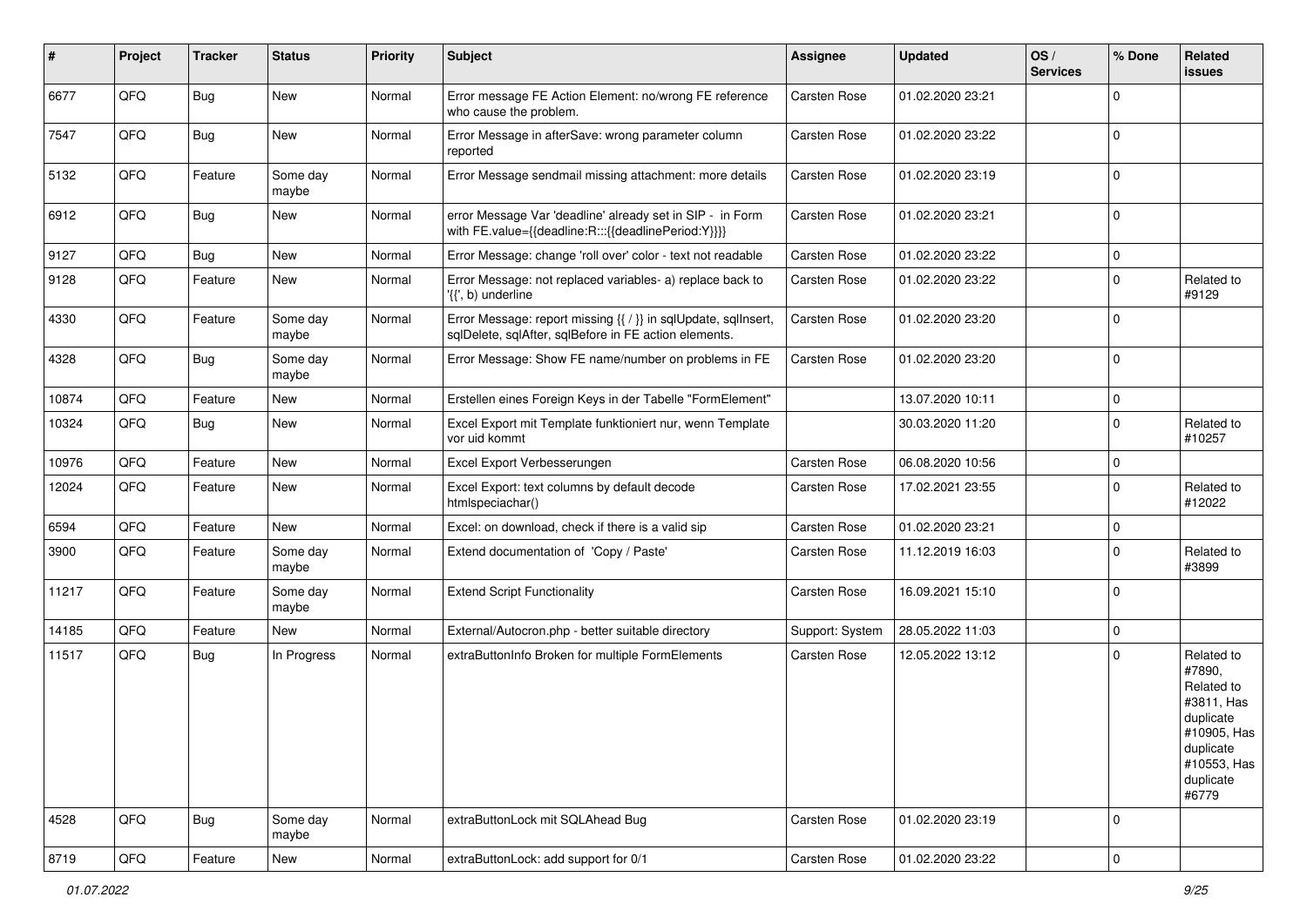| $\sharp$ | Project | <b>Tracker</b> | <b>Status</b>     | <b>Priority</b> | <b>Subject</b>                                                                                                       | Assignee      | <b>Updated</b>   | OS/<br><b>Services</b> | % Done       | Related<br><b>issues</b>                                              |
|----------|---------|----------------|-------------------|-----------------|----------------------------------------------------------------------------------------------------------------------|---------------|------------------|------------------------|--------------|-----------------------------------------------------------------------|
| 6972     | QFQ     | Feature        | Some day<br>maybe | Normal          | Fabric Clipboard / cross browser tab                                                                                 | Benjamin Baer | 01.02.2020 23:21 |                        | $\Omega$     |                                                                       |
| 5024     | QFQ     | Feature        | Some day<br>maybe | Normal          | Fabric: Generate PDF with edits                                                                                      | Benjamin Baer | 01.02.2020 23:20 |                        | $\Omega$     | Related to<br>#10704                                                  |
| 6801     | QFQ     | Feature        | Priorize          | Normal          | Fabric: Maximize / Fulllscreen                                                                                       | Benjamin Baer | 21.03.2022 09:56 |                        | $\mathbf{0}$ |                                                                       |
| 9862     | QFQ     | <b>Bug</b>     | Priorize          | Normal          | Failed writing to sql mail qfq.log should throw an exception                                                         | Carsten Rose  | 01.02.2020 10:13 |                        | $\Omega$     |                                                                       |
| 8584     | QFQ     | Feature        | Priorize          | Normal          | FE 'Action' - never assign to Container (except Template<br>Group)                                                   | Carsten Rose  | 01.02.2020 10:13 |                        | 0            |                                                                       |
| 9352     | QFQ     | Feature        | <b>New</b>        | Normal          | FE 'Native' fire slaveld, sqlAfter, sqllns                                                                           | Carsten Rose  | 01.02.2020 23:22 |                        | $\mathbf 0$  |                                                                       |
| 7812     | QFQ     | Feature        | <b>New</b>        | Normal          | FE 'Subrecord' - new option 'subrecordShowFilter',<br>'subrecordPaging'                                              | Carsten Rose  | 01.02.2020 23:22 |                        | $\mathbf 0$  |                                                                       |
| 9531     | QFQ     | <b>Bug</b>     | New               | High            | FE File: Dynamic Update / modeSgl / required detected even<br>it not set                                             | Carsten Rose  | 11.06.2021 20:32 |                        | $\mathbf 0$  | Related to<br>#12398                                                  |
| 3750     | QFQ     | Bug            | Some day<br>maybe | Normal          | FE in a row: if one violates check, all are red                                                                      | Carsten Rose  | 11.12.2019 16:03 |                        | $\Omega$     |                                                                       |
| 3415     | QFQ     | Feature        | Some day<br>maybe | Normal          | FE Login Box Templatefile                                                                                            | Benjamin Baer | 11.12.2019 16:02 |                        | $\Omega$     |                                                                       |
| 12040    | QFQ     | <b>Bug</b>     | <b>New</b>        | Normal          | FE Mode 'hidden' für zwei FEs auf einer Zeile                                                                        | Carsten Rose  | 18.02.2021 10:13 |                        | $\Omega$     |                                                                       |
| 3547     | QFQ     | Bug            | <b>New</b>        | Normal          | FE of type 'note' causes writing of empty fields.                                                                    | Carsten Rose  | 01.02.2020 23:21 |                        | $\mathbf 0$  |                                                                       |
| 4536     | QFQ     | Feature        | Some day<br>maybe | Normal          | FE upload: problem with delete if mutliple uploads an<br>FE.name="                                                   |               | 01.02.2020 23:20 |                        | $\Omega$     |                                                                       |
| 7656     | QFQ     | Bug            | Priorize          | Normal          | FE with required, 'pattern' and 'extraButtonLock': always<br>complain about missing value                            | Carsten Rose  | 01.02.2020 10:13 |                        | $\mathbf 0$  |                                                                       |
| 8277     | QFQ     | Feature        | Priorize          | Normal          | fe.parameter.default=                                                                                                | Carsten Rose  | 01.02.2020 23:17 |                        | $\Omega$     | Related to<br>#8113                                                   |
| 10013    | QFQ     | Feature        | Some day<br>maybe | Normal          | FE.typ=editor: CodeMirror                                                                                            | Carsten Rose  | 08.06.2022 10:37 |                        | $\Omega$     | Related to<br>#12611.<br>Related to<br>#12490,<br>Related to<br>#7732 |
| 5021     | QFQ     | <b>Bug</b>     | Some day<br>maybe | Normal          | FE.typ=extra - during save displays error 'datum2' already<br>filled in STORE SIP - the value is stored nevertheless | Carsten Rose  | 01.02.2020 23:19 |                        | $\Omega$     | Related to<br>#3875                                                   |
| 5559     | QFQ     | Bug            | New               | Normal          | FE.type = Upload: 'accept' might contain variables                                                                   | Carsten Rose  | 11.05.2020 21:23 |                        | $\mathbf 0$  |                                                                       |
| 8049     | QFQ     | <b>Bug</b>     | <b>New</b>        | Normal          | FE.type=note, column 'value': text moves some pixel to top<br>after save                                             | Carsten Rose  | 01.02.2020 23:22 |                        | $\Omega$     |                                                                       |
| 9317     | QFQ     | Bug            | <b>New</b>        | Normal          | FE.type=note: with dynamic show/hidden an empty label<br>causes trouble                                              | Carsten Rose  | 01.02.2020 23:22 |                        | $\mathbf{0}$ |                                                                       |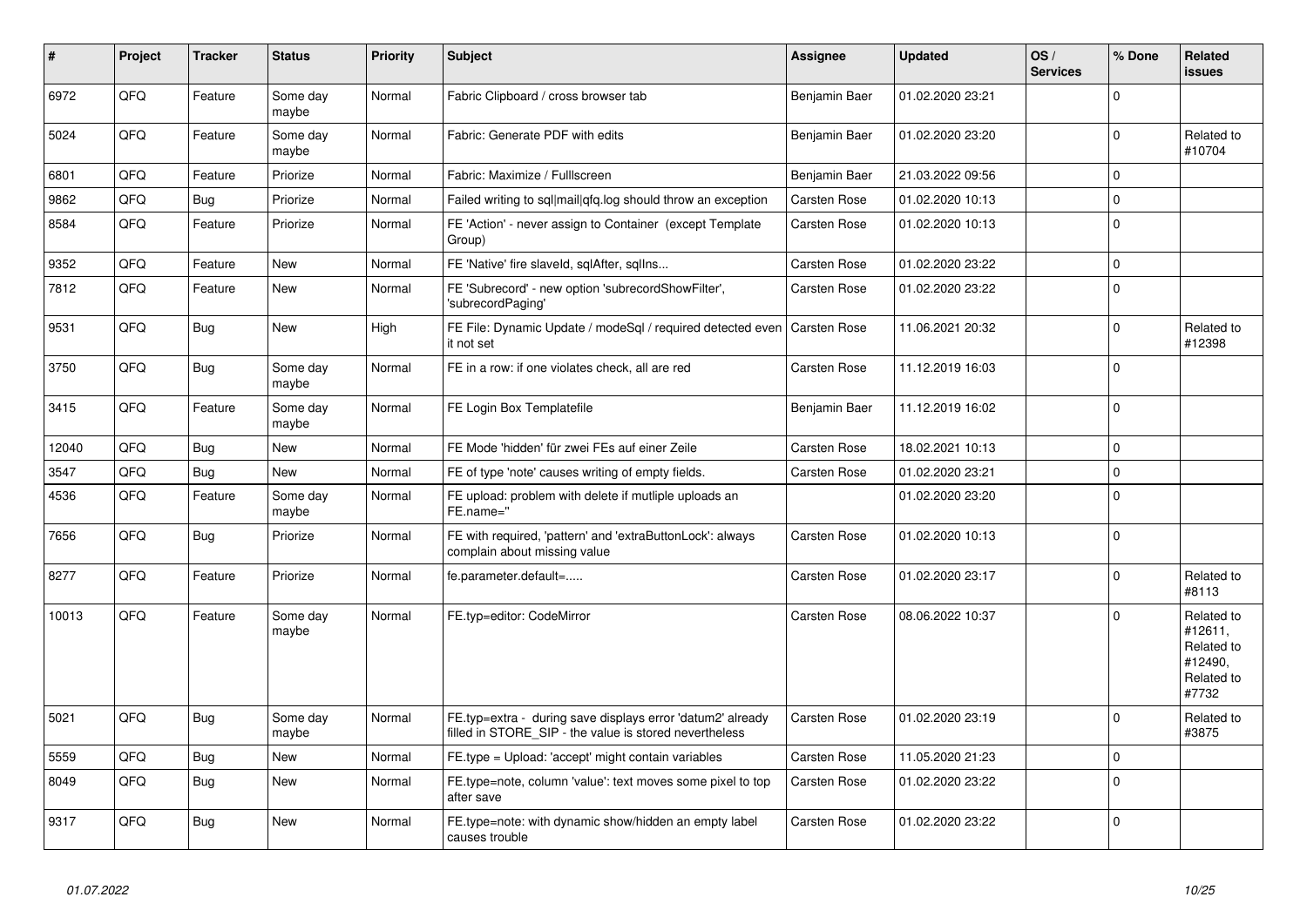| #     | Project | <b>Tracker</b> | <b>Status</b>     | <b>Priority</b> | <b>Subject</b>                                                                                                                                           | <b>Assignee</b> | <b>Updated</b>   | OS/<br><b>Services</b> | % Done              | <b>Related</b><br><b>issues</b>              |
|-------|---------|----------------|-------------------|-----------------|----------------------------------------------------------------------------------------------------------------------------------------------------------|-----------------|------------------|------------------------|---------------------|----------------------------------------------|
| 5877  | QFQ     | Bug            | Some day<br>maybe | Normal          | FE.type=note:bsColumn strange behaviour                                                                                                                  |                 | 01.02.2020 23:19 |                        | $\Omega$            |                                              |
| 7899  | QFQ     | Bug            | <b>New</b>        | High            | Fe.type=password / retype / required: always complain<br>about missing value                                                                             | Carsten Rose    | 03.05.2021 21:14 |                        | $\mathbf 0$         |                                              |
| 10082 | QFQ     | Bug            | New               | Normal          | FE.type=SELECT - 'sanatize' Class                                                                                                                        | Carsten Rose    | 07.05.2020 09:36 |                        | $\mathbf 0$         | Related to<br>#10081                         |
| 12162 | QFQ     | Feature        | New               | Normal          | FE.type=sendmail: personalized mailing (several mails) via<br>template                                                                                   | Carsten Rose    | 03.05.2021 20:45 |                        | $\mathbf 0$         |                                              |
| 9347  | QFQ     | Bug            | <b>New</b>        | High            | FE.type=upload with dynamic show/hidden: required not<br>detected                                                                                        | Carsten Rose    | 12.06.2021 10:40 |                        | $\Omega$            | Related to<br>#5305,<br>Related to<br>#12398 |
| 8037  | QFQ     | Bug            | Priorize          | Normal          | FE.type=upload (advanced mode): {{slaveld:V}} missing<br>during dynamic update                                                                           | Carsten Rose    | 01.02.2020 10:13 |                        | $\mathbf 0$         |                                              |
| 9534  | QFQ     | Bug            | Priorize          | Urgent          | FE.type=upload: 'Unknown Mode: ID"                                                                                                                       | Carsten Rose    | 03.05.2021 21:14 |                        | $\mathbf 0$         | Related to<br>#9532                          |
| 9533  | QFQ     | Bug            | <b>New</b>        | Normal          | FE.type=upload: Check in 'beforeSave' if upload is given                                                                                                 | Carsten Rose    | 01.02.2020 23:22 |                        | $\Omega$            | Related to<br>#11523                         |
| 4444  | QFQ     | Feature        | Some day<br>maybe | Normal          | FE.type=upload: detect mime type                                                                                                                         |                 | 11.12.2019 16:02 |                        | $\Omega$            | Related to<br>#4303                          |
| 7512  | QFQ     | Bug            | <b>New</b>        | Normal          | FE: inputType=number >> 'pattern' is not respected                                                                                                       | Carsten Rose    | 01.02.2020 23:22 |                        | $\mathbf 0$         |                                              |
| 7920  | QFQ     | Feature        | <b>New</b>        | Normal          | FE: Syntax Highlight, Zeinlenumbruch                                                                                                                     | Carsten Rose    | 01.02.2020 10:03 |                        | $\mathbf 0$         |                                              |
| 10937 | QFQ     | Bug            | <b>New</b>        | Normal          | Fehler mit abhängigen Select- Feldern beim Positionieren                                                                                                 | Carsten Rose    | 12.11.2020 23:45 |                        | $\mathsf 0$         |                                              |
| 4872  | QFQ     | Feature        | Some day<br>maybe | Normal          | Fields of Typo3 page available in STORE_TYPO3                                                                                                            | Carsten Rose    | 01.02.2020 23:19 |                        | $\mathbf 0$         |                                              |
| 4413  | QFQ     | Feature        | <b>New</b>        | Normal          | fieldset: show/hidden, modeSql, dynamicUpdate                                                                                                            | Carsten Rose    | 09.02.2022 15:19 |                        | $\mathbf 0$         |                                              |
| 10003 | QFQ     | Feature        | Priorize          | Normal          | fieldset: stronger visualize group                                                                                                                       | Benjamin Baer   | 12.02.2020 08:13 |                        | $\mathsf{O}\xspace$ |                                              |
| 6462  | QFQ     | <b>Bug</b>     | <b>New</b>        | Normal          | File Upload: Nutzlose Fehlermeldung wenn Datei zu gross                                                                                                  | Carsten Rose    | 01.02.2020 23:21 |                        | $\Omega$            | Related to<br>#6139                          |
| 5923  | QFQ     | Feature        | Some day<br>maybe | Normal          | fillStoreSystemBySqlLate                                                                                                                                 |                 | 01.02.2020 23:19 |                        | $\mathbf 0$         |                                              |
| 13716 | QFQ     | Bug            | <b>New</b>        | High            | Firefox ask to store username/password                                                                                                                   | Enis Nuredini   | 30.05.2022 09:31 |                        | $\mathbf 0$         | Related to<br>#13827                         |
| 3880  | QFQ     | Feature        | Some day<br>maybe | Normal          | Form 'Form': anlegen einer Tabelle                                                                                                                       |                 | 14.01.2021 10:12 |                        | $\Omega$            |                                              |
| 3879  | QFQ     | Feature        | Some day<br>maybe | Normal          | Form 'FormElement': Beim Feld 'name' rechts in der Notiz<br>einen Link einblenden - a) aktuelle Definition anzeigen, b)<br>Spalte in der Tabelle anlegen |                 | 11.12.2019 16:03 |                        | $\mathbf 0$         |                                              |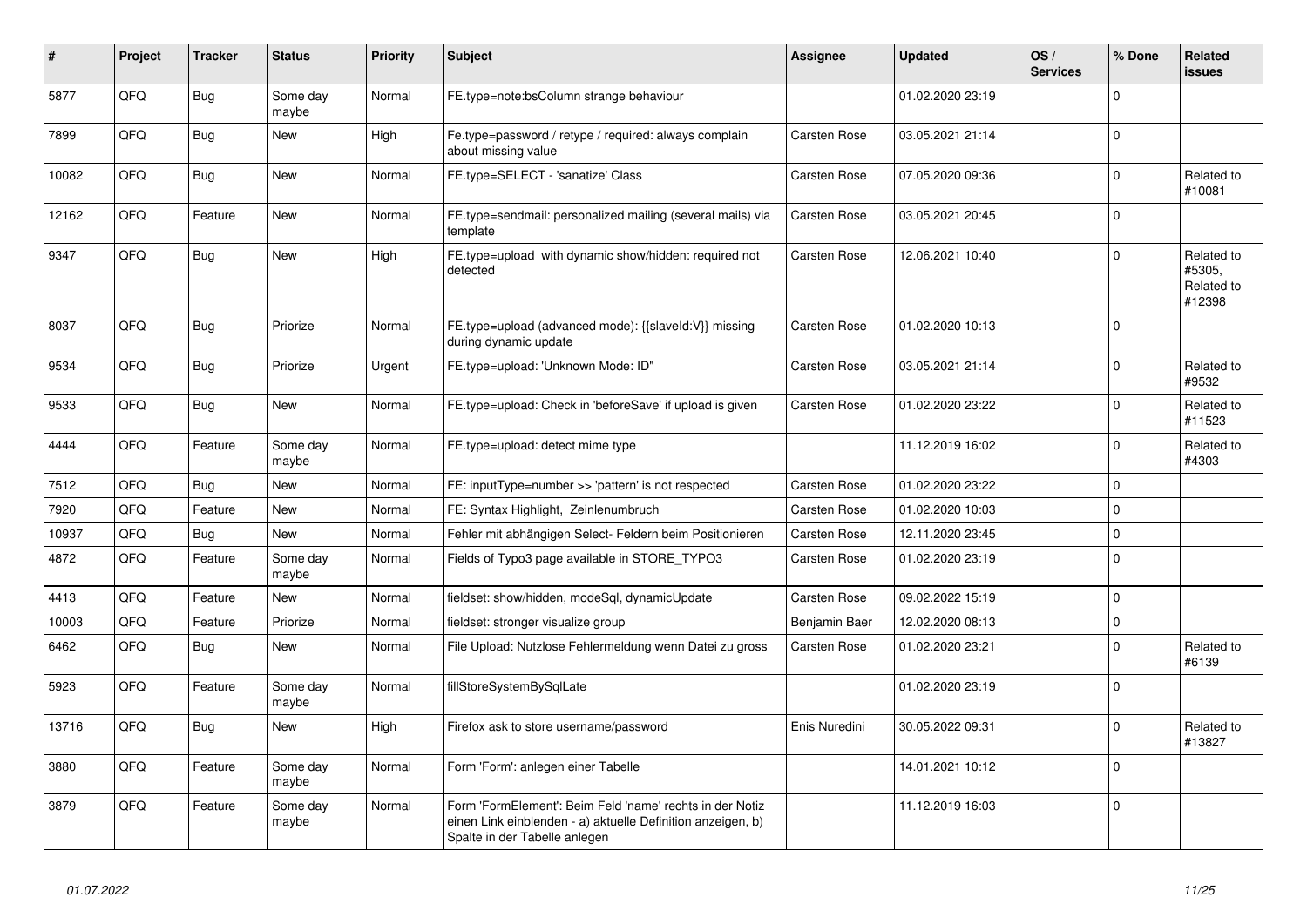| #     | Project | <b>Tracker</b> | <b>Status</b>     | <b>Priority</b> | Subject                                                                                                                                             | <b>Assignee</b> | <b>Updated</b>   | OS/<br><b>Services</b> | % Done      | Related<br><b>issues</b>                                                    |
|-------|---------|----------------|-------------------|-----------------|-----------------------------------------------------------------------------------------------------------------------------------------------------|-----------------|------------------|------------------------|-------------|-----------------------------------------------------------------------------|
| 3878  | QFQ     | Feature        | Some day<br>maybe | Normal          | Form 'FormElement': Spalte 'name' typeAhead mit<br>Spaltennamen der Primarytable.                                                                   |                 | 11.12.2019 16:03 |                        | $\mathbf 0$ |                                                                             |
| 8336  | QFQ     | Feature        | New               | Normal          | Form > modified > Close New: a) Optional disable popup, b)<br>custom text, c) mode on save: close stay                                              | Carsten Rose    | 01.02.2020 23:22 |                        | $\mathbf 0$ | Related to<br>#8335                                                         |
| 10763 | QFQ     | Feature        | New               | Normal          | form accessed and submitted despite logout?                                                                                                         |                 | 16.06.2020 11:43 |                        | $\mathbf 0$ |                                                                             |
| 11716 | QFQ     | Feature        | <b>New</b>        | Normal          | Form an beliebiger Stelle im Report anzeigen                                                                                                        |                 | 09.12.2020 09:47 |                        | 0           |                                                                             |
| 12262 | QFQ     | Feature        | ToDo              | Normal          | Form buttons on top: more customable                                                                                                                | Enis Nuredini   | 17.06.2022 10:44 |                        | $\mathbf 0$ | Related to<br>#13945, Has<br>duplicate<br>#4046. Has<br>duplicate<br>#10080 |
| 9602  | QFQ     | Feature        | New               | Normal          | Form definition as JSON                                                                                                                             | Carsten Rose    | 01.02.2020 23:21 |                        | 0           | Related to<br>#9600                                                         |
| 4756  | QFQ     | <b>Bug</b>     | New               | Normal          | Form dirty even nothing changes                                                                                                                     | Carsten Rose    | 11.12.2019 16:16 |                        | $\mathbf 0$ |                                                                             |
| 11322 | QFQ     | Feature        | Some day<br>maybe | Normal          | Form Element JSON - (multiline parameter field)                                                                                                     | Carsten Rose    | 16.09.2021 15:10 |                        | $\mathbf 0$ |                                                                             |
| 12315 | QFQ     | Feature        | Some day<br>maybe | Normal          | Form History (Diffs) / Backups                                                                                                                      | Carsten Rose    | 16.09.2021 15:10 |                        | 0           |                                                                             |
| 14322 | QFQ     | Bug            | New               | Normal          | Form Load: by default no scroll (save & close should be<br>visible)                                                                                 | Enis Nuredini   | 15.06.2022 14:12 |                        | $\mathbf 0$ | Related to<br>#14321,<br>Related to<br>#6232                                |
| 5557  | QFQ     | Bug            | Some day<br>maybe | Normal          | Form load: STORE_RECORD filled, but should be empty                                                                                                 | Carsten Rose    | 01.02.2020 23:19 |                        | $\mathbf 0$ |                                                                             |
| 14245 | QFQ     | Bug            | <b>New</b>        | Normal          | Form Save Btn bleibt disabled wenn Datumsfeld über<br>Datepicker geändert                                                                           | Enis Nuredini   | 27.05.2022 13:45 |                        | $\mathbf 0$ | Related to<br>#13689                                                        |
| 5983  | QFQ     | Feature        | Some day<br>maybe | Normal          | Form Submit (save & update): normalize date/-time FE                                                                                                | Carsten Rose    | 01.02.2020 23:19 |                        | $\mathbf 0$ |                                                                             |
| 12581 | QFQ     | <b>Bug</b>     | New               | Normal          | Form.forward=close: Record 'new' in new browser tab ><br>save (& close) >> Form is not reloaded with new created<br>record id and stays in mode=new | Carsten Rose    | 19.03.2022 17:48 |                        | $\mathbf 0$ |                                                                             |
| 9668  | QFQ     | Feature        | Priorize          | Normal          | Form.mode: rename 'hidden' to 'hide'                                                                                                                | Carsten Rose    | 05.05.2021 22:14 |                        | $\mathbf 0$ | Related to<br>#6437                                                         |
| 9773  | QFQ     | <b>Bug</b>     | New               | Normal          | form.parameter.formModeGlobal=requiredOff                                                                                                           | Carsten Rose    | 01.02.2020 15:56 |                        | $\mathbf 0$ |                                                                             |
| 3708  | QFQ     | Feature        | Some day<br>maybe | Normal          | Form: input - 'specialchars', 'none'  gewisse tags erlauben,<br>andere verbieten                                                                    | Carsten Rose    | 11.12.2019 16:02 |                        | 0           | Related to<br>#14320                                                        |
| 6289  | QFQ     | Feature        | New               | Normal          | Form: Log                                                                                                                                           | Carsten Rose    | 01.02.2020 23:21 |                        | $\mathbf 0$ |                                                                             |
| 4443  | QFQ     | Feature        | Some day<br>maybe | Normal          | Form: multiple secondary tables                                                                                                                     |                 | 01.02.2020 23:20 |                        | $\mathbf 0$ |                                                                             |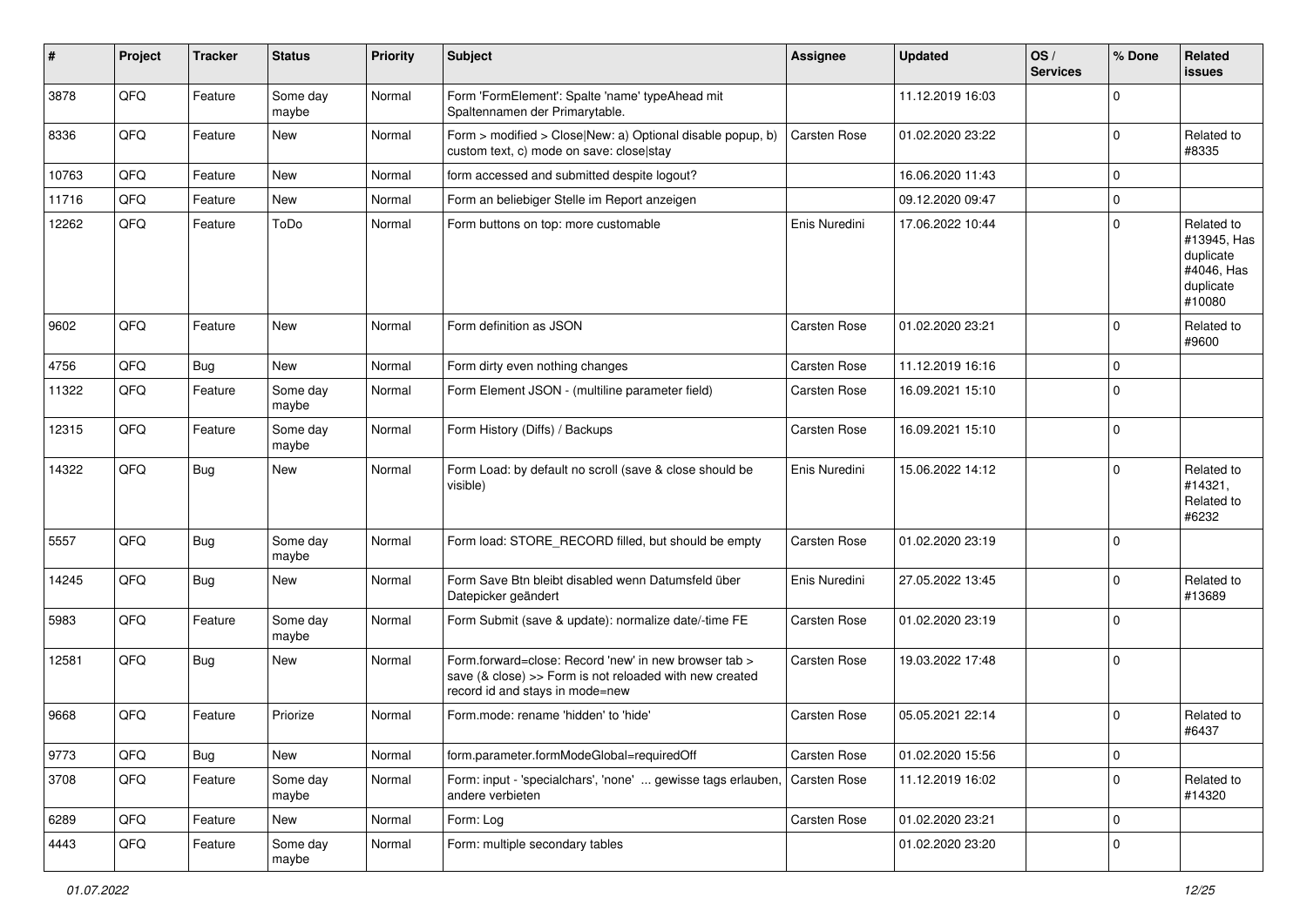| #     | Project | <b>Tracker</b> | <b>Status</b>     | <b>Priority</b> | <b>Subject</b>                                                                                                                      | <b>Assignee</b>     | <b>Updated</b>   | OS/<br><b>Services</b> | % Done       | Related<br><b>issues</b>  |
|-------|---------|----------------|-------------------|-----------------|-------------------------------------------------------------------------------------------------------------------------------------|---------------------|------------------|------------------------|--------------|---------------------------|
| 12156 | QFQ     | Feature        | <b>New</b>        | Normal          | Form: Optional disable 'leave page'                                                                                                 |                     | 03.05.2021 20:45 |                        | $\Omega$     |                           |
| 12468 | QFQ     | Bug            | <b>New</b>        | Urgent          | Form: update Form.title after save                                                                                                  | Carsten Rose        | 03.05.2021 21:12 |                        | $\Omega$     |                           |
| 7278  | QFQ     | Feature        | Some day<br>maybe | Normal          | Form: Wert vordefinieren der immer gesetzt wird                                                                                     |                     | 02.05.2021 09:27 |                        | $\Omega$     |                           |
| 6998  | QFQ     | Feature        | Priorize          | Normal          | Form: with debug=on show column information as tooltip of<br>column label                                                           | Carsten Rose        | 01.02.2020 10:13 |                        | $\Omega$     |                           |
| 3877  | QFQ     | Feature        | Some day<br>maybe | Normal          | FormEditor: die Felder die aktuell nicht gebraucht werden<br>nur auf readonly/disabled setzen (nicht ausblenden > das<br>irritiert. | Carsten Rose        | 11.12.2019 16:03 |                        | $\Omega$     |                           |
| 9537  | QFQ     | Feature        | New               | Normal          | FormEditor: Edit fieldset in FrontEnd                                                                                               | Carsten Rose        | 01.02.2020 23:22 |                        | $\mathbf{0}$ |                           |
| 3350  | QFQ     | Feature        | Some day<br>maybe | Normal          | FormEditor: Hilfetext hinter 'checktype'                                                                                            | <b>Carsten Rose</b> | 11.12.2019 16:02 |                        | $\Omega$     |                           |
| 8083  | QFQ     | Bug            | <b>New</b>        | High            | FormEditor: primary table list does not respect<br>'indexDb={{indexData:Y}}'                                                        | <b>Carsten Rose</b> | 03.05.2021 21:14 |                        | $\Omega$     | Has<br>duplicate<br>#6678 |
| 14290 | QFQ     | Feature        | Priorize          | Normal          | FormEditor: Show Table Definition                                                                                                   | <b>Carsten Rose</b> | 19.06.2022 16:37 |                        | 0            |                           |
| 7290  | QFQ     | Feature        | Priorize          | Normal          | FormEditor: title as textarea if LEN(title)>60                                                                                      | <b>Carsten Rose</b> | 01.02.2020 10:13 |                        | $\Omega$     | Blocked by<br>#7682       |
| 14395 | QFQ     | Support        | New               | Normal          | FormEditor: Virtual table columns                                                                                                   | Enis Nuredini       | 21.06.2022 16:09 |                        | $\Omega$     |                           |
| 4008  | QFQ     | Bug            | Some day<br>maybe | Normal          | FormElemen.type=sendmail: wrong 'TO' if 'real<br>name <rea@mail.to>' is used</rea@mail.to>                                          | <b>Carsten Rose</b> | 11.12.2019 16:03 |                        | $\Omega$     |                           |
| 8034  | QFQ     | Feature        | Priorize          | Normal          | FormElement 'data': 22.22.2222 should not be accepted                                                                               | Carsten Rose        | 01.02.2020 10:13 |                        | $\mathbf 0$  |                           |
| 7890  | QFQ     | Bug            | <b>New</b>        | Normal          | FormElement 'required': extraButtonInfo not aligned                                                                                 | <b>Carsten Rose</b> | 11.06.2021 21:17 |                        | $\Omega$     | Related to<br>#11517      |
| 10322 | QFQ     | Bug            | <b>New</b>        | Normal          | FormElement / Radio: missing column 'enum' >> FE not<br>reported                                                                    | Carsten Rose        | 07.05.2020 09:37 |                        | $\Omega$     |                           |
| 9548  | QFQ     | Feature        | Feedback          | High            | FormElement: Pattern mismatch - optional report only on<br>focus lost                                                               | Benjamin Baer       | 03.05.2021 21:14 |                        | $\Omega$     |                           |
| 6602  | QFQ     | Feature        | <b>New</b>        | Normal          | Formlet: in Report auf Mausklick ein mini-form oeffnen                                                                              | Carsten Rose        | 11.12.2019 16:16 |                        | $\mathbf 0$  |                           |
| 8891  | QFQ     | Bug            | New               | High            | formSubmitLog: do not log passwords                                                                                                 | Enis Nuredini       | 25.03.2022 09:06 |                        | $\Omega$     |                           |
| 3570  | QFQ     | Bug            | Some day<br>maybe | High            | Formular mit prmitnew permitEdit=Always wird nicht<br>aufgerufen (ist leer)                                                         | <b>Carsten Rose</b> | 03.05.2021 21:14 |                        | $\Omega$     |                           |
| 9898  | QFQ     | <b>Bug</b>     | Feedback          | Normal          | Formular trotz Timeout gespeichert                                                                                                  | Benjamin Baer       | 01.02.2020 15:56 |                        | $\mathbf 0$  |                           |
| 6515  | QFQ     | Feature        | Some day<br>maybe | Normal          | Formular: Felder dynamisch ein/ausblenden                                                                                           |                     | 11.12.2019 16:02 |                        | $\Omega$     |                           |
| 9900  | QFQ     | Feature        | Priorize          | Normal          | Generic API Call: tt-content record >> JSON                                                                                         | Carsten Rose        | 01.02.2020 10:13 |                        | 0            |                           |
| 10095 | QFQ     | Feature        | Some day<br>maybe | Normal          | Generic Gitlab Integration into QFQ                                                                                                 | Carsten Rose        | 16.09.2021 15:10 |                        | $\mathbf 0$  |                           |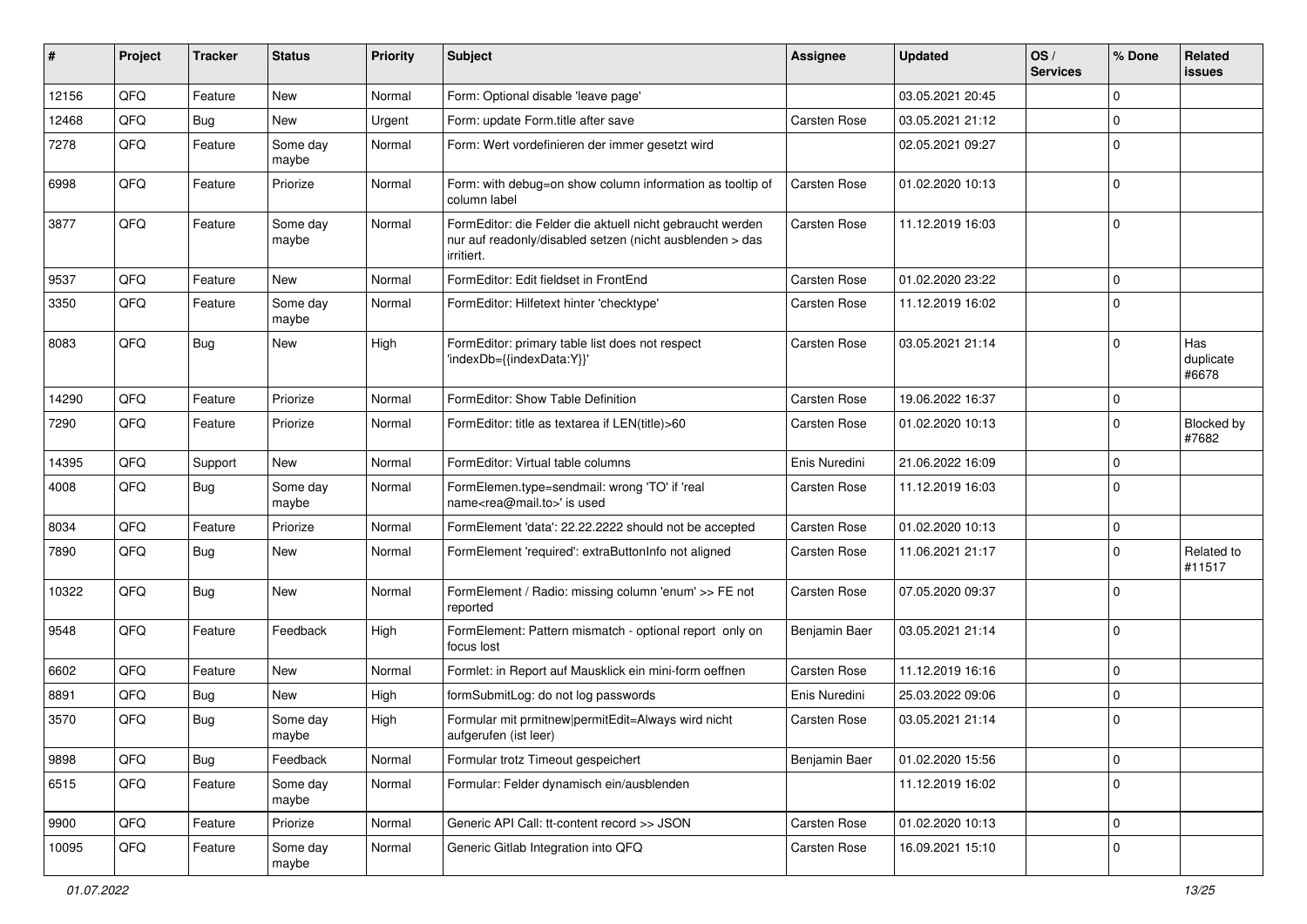| #     | Project | <b>Tracker</b> | <b>Status</b>     | <b>Priority</b> | <b>Subject</b>                                                                                           | <b>Assignee</b> | <b>Updated</b>   | OS/<br><b>Services</b> | % Done      | Related<br>issues                                                       |
|-------|---------|----------------|-------------------|-----------------|----------------------------------------------------------------------------------------------------------|-----------------|------------------|------------------------|-------------|-------------------------------------------------------------------------|
| 14283 | QFQ     | Bug            | Priorize          | Normal          | HEIC / HEIF convert doesn't trigger                                                                      | Carsten Rose    | 19.06.2022 16:37 |                        | $\mathbf 0$ |                                                                         |
| 9126  | QFQ     | Bug            | Some day<br>maybe | Normal          | hidden Form elements are present in page source                                                          |                 | 02.01.2021 18:41 |                        | $\mathbf 0$ |                                                                         |
| 11702 | QFQ     | Feature        | New               | Normal          | HTML Special Char makes no sense for 'allbut' if '&' is<br>forbidden                                     | Carsten Rose    | 07.12.2021 16:35 |                        | $\mathbf 0$ | Related to<br>#5112,<br>Related to<br>#14320                            |
| 11347 | QFQ     | <b>Bug</b>     | Feedback          | Normal          | If Bedingungen funktionieren nicht korrekt                                                               | Christoph Fuchs | 21.03.2021 20:37 |                        | $\mathbf 0$ |                                                                         |
| 12480 | QFQ     | Feature        | <b>New</b>        | Normal          | If QFQ upgrade is running, block further request                                                         | Carsten Rose    | 03.05.2021 20:45 |                        | $\mathbf 0$ |                                                                         |
| 8217  | QFQ     | Feature        | <b>New</b>        | Normal          | if-elseif-else construct                                                                                 | Carsten Rose    | 16.03.2021 18:41 |                        | $\mathbf 0$ | Related to<br>#10716                                                    |
| 7660  | QFQ     | Feature        | New               | Normal          | IMAP: import mails to DB, move / delete mails                                                            | Carsten Rose    | 01.02.2020 09:52 |                        | $\mathbf 0$ |                                                                         |
| 12513 | QFQ     | <b>Bug</b>     | New               | High            | Implement server side check of maxlength                                                                 | Carsten Rose    | 07.12.2021 17:19 |                        | $\mathbf 0$ |                                                                         |
| 7453  | QFQ     | Feature        | Some day<br>maybe | Normal          | import / export forms QFQ                                                                                | Carsten Rose    | 16.09.2021 15:10 |                        | $\mathbf 0$ |                                                                         |
| 14091 | QFQ     | Bug            | New               | Normal          | inconsistent template path for twig                                                                      | Carsten Rose    | 19.04.2022 18:36 |                        | $\mathbf 0$ |                                                                         |
| 4659  | QFQ     | Bug            | Some day<br>maybe | Normal          | infoButtonExtra                                                                                          | Carsten Rose    | 01.02.2020 23:20 |                        | $\mathbf 0$ |                                                                         |
| 2950  | QFQ     | Feature        | Some day<br>maybe | Normal          | Inhalt QFQ Records als File                                                                              |                 | 11.12.2019 16:03 |                        | $\mathbf 0$ |                                                                         |
| 14305 | QFQ     | <b>Bug</b>     | <b>New</b>        | Normal          | Inline Report editing does not create history entries                                                    | Carsten Rose    | 10.06.2022 11:55 |                        | $\mathbf 0$ |                                                                         |
| 11036 | QFQ     | Feature        | Some day<br>maybe | Normal          | inline report editor permissions                                                                         | Carsten Rose    | 16.09.2021 15:09 |                        | $\mathbf 0$ | Related to<br>#11323                                                    |
| 9834  | QFQ     | Bug            | Priorize          | Normal          | Input elements with tag 'disabled' are missing on<br>form-submit: server option 'processReadOnly' broken | Carsten Rose    | 07.12.2021 16:43 |                        | $\mathbf 0$ | Related to<br>#9691,<br>Related to<br>#5305, Has<br>duplicate<br>#12331 |
| 7965  | QFQ     | Feature        | Priorize          | Normal          | Input type 'text' with visual format - currency                                                          | Benjamin Baer   | 03.01.2022 07:45 |                        | $\mathbf 0$ |                                                                         |
| 12630 | QFQ     | Feature        | In Progress       | Normal          | Input: date[time]: min / max values                                                                      | Enis Nuredini   | 20.06.2022 18:31 |                        | $\mathbf 0$ | Related to<br>#10096,<br>Related to<br>#14302,<br>Related to<br>#14303  |
| 7522  | QFQ     | Feature        | Priorize          | Normal          | Inserting default index.html to folder (Avoid Apache<br>Indexing)                                        | Carsten Rose    | 01.02.2020 10:13 |                        | $\mathbf 0$ |                                                                         |
| 4259  | QFQ     | Feature        | Some day<br>maybe | Normal          | Instant trigger a cron job                                                                               | Carsten Rose    | 11.12.2019 16:03 |                        | $\mathbf 0$ |                                                                         |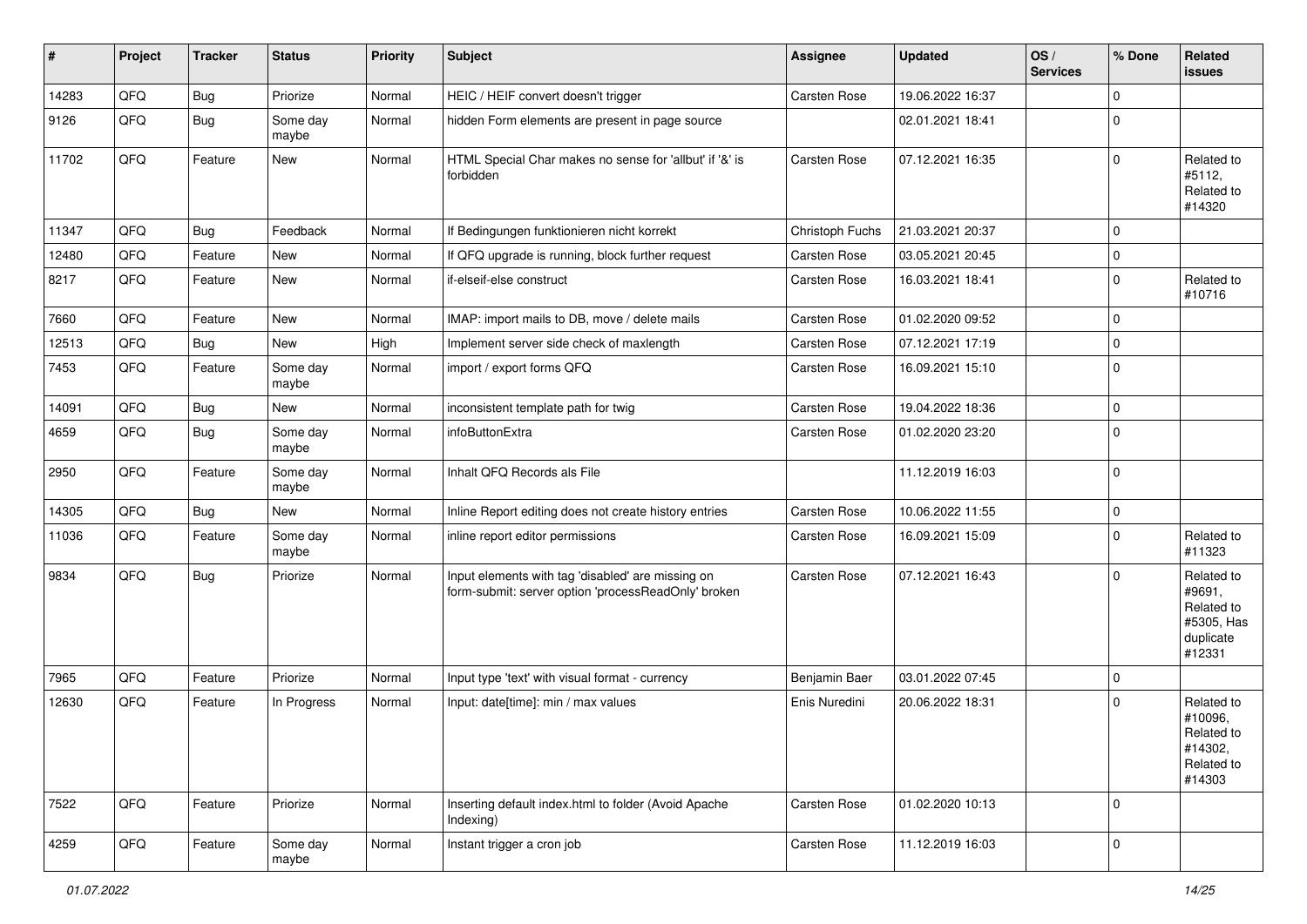| #     | Project | <b>Tracker</b> | <b>Status</b>     | <b>Priority</b> | <b>Subject</b>                                                                                         | <b>Assignee</b> | <b>Updated</b>   | OS/<br><b>Services</b> | % Done              | Related<br><b>issues</b>                                               |
|-------|---------|----------------|-------------------|-----------------|--------------------------------------------------------------------------------------------------------|-----------------|------------------|------------------------|---------------------|------------------------------------------------------------------------|
| 7732  | QFQ     | Feature        | Some day<br>maybe | Normal          | Javascript: Lazy Loading der add on libs                                                               | Benjamin Baer   | 08.06.2022 10:38 |                        | $\mathbf 0$         | Related to<br>#12611,<br>Related to<br>#12490,<br>Related to<br>#10013 |
| 1510  | QFQ     | Feature        | Some day<br>maybe | Normal          | jquery von google laden, falls das nicht geht lokal                                                    |                 | 11.12.2019 16:03 |                        | $\mathbf 0$         |                                                                        |
| 1946  | QFQ     | Feature        | Some day<br>maybe | Normal          | Kontrolle ob der ReadOnly Modus bei den<br>Formularelementen korrekt implementiert ist                 | Carsten Rose    | 11.12.2019 16:03 |                        | $\mathbf 0$         |                                                                        |
| 10443 | QFQ     | Feature        | In Progress       | Normal          | Konzept_api / _live                                                                                    | Carsten Rose    | 07.05.2020 09:39 |                        | $\mathbf 0$         |                                                                        |
| 10593 | QFQ     | Feature        | <b>New</b>        | Normal          | label2: text behind input element                                                                      | Carsten Rose    | 16.05.2020 10:57 |                        | $\mathbf 0$         |                                                                        |
| 14371 | QFQ     | Feature        | Priorize          | Normal          | LDAP via REPORT                                                                                        | Carsten Rose    | 19.06.2022 16:37 |                        | $\mathbf 0$         |                                                                        |
| 3457  | QFQ     | Feature        | Some day<br>maybe | Normal          | LDAP: concat multi values to one single entry                                                          | Carsten Rose    | 11.12.2019 16:02 |                        | $\mathbf 0$         |                                                                        |
| 6566  | QFQ     | <b>Bug</b>     | Priorize          | Normal          | Link Function 'delete': provided parameter missing on page<br>reload                                   | Benjamin Baer   | 03.01.2022 08:08 |                        | $\mathbf 0$         |                                                                        |
| 10569 | QFQ     | Feature        | Priorize          | Normal          | link blank more safe                                                                                   | Enis Nuredini   | 25.03.2022 12:44 |                        | $\pmb{0}$           |                                                                        |
| 3617  | QFQ     | Feature        | Some day<br>maybe | Normal          | Load javascripts at bottom                                                                             |                 | 11.12.2019 16:02 |                        | $\mathbf 0$         |                                                                        |
| 8702  | QFQ     | Feature        | New               | Normal          | Load Record which is locked: missing user info                                                         | Carsten Rose    | 11.12.2019 16:16 |                        | $\mathbf 0$         | Related to<br>#9789                                                    |
| 12490 | QFQ     | Feature        | New               | Normal          | Loading Plugins in QFQ - see what tinymce does. (lazy<br>loading)                                      | Benjamin Baer   | 08.06.2022 10:37 |                        | $\mathbf 0$         | Related to<br>#12611,<br>Related to<br>#10013,<br>Related to<br>#7732  |
| 4433  | QFQ     | Feature        | Some day<br>maybe | Normal          | Log when SIP will be destroyed by QFQ for any (security)<br>reason                                     |                 | 01.02.2020 23:20 |                        | $\mathbf 0$         | Related to<br>#4432,<br>Related to<br>#5458                            |
| 4439  | QFQ     | Feature        | Some day<br>maybe | Normal          | Log: report all actions fired by an FE Element, incl. the<br>original directive (slaveld, sgllnsert, ) |                 | 01.02.2020 23:20 |                        | $\mathbf 0$         | Related to<br>#4432,<br>Related to<br>#5458                            |
| 9777  | QFQ     | Feature        | New               | Normal          | Logging QFQ Variables                                                                                  | Carsten Rose    | 16.12.2019 17:17 |                        | $\mathsf{O}\xspace$ |                                                                        |
| 2361  | QFQ     | Feature        | New               | Normal          | Logging wer/wann/wo welches Formular aufgerufen hat                                                    | Carsten Rose    | 11.12.2019 16:15 |                        | $\mathbf 0$         | Related to<br>#4432,<br>Related to<br>#7480                            |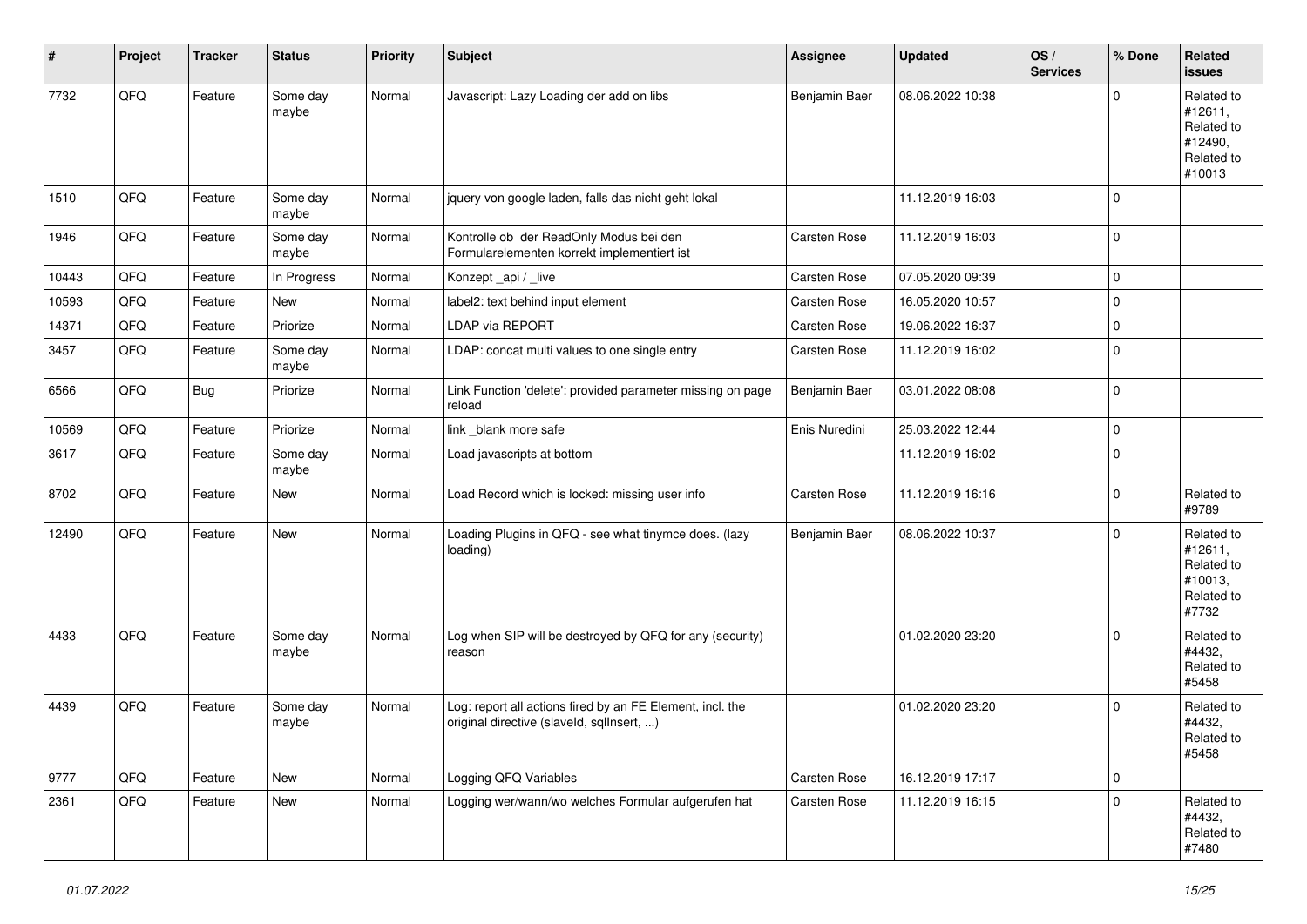| $\#$  | Project | <b>Tracker</b> | <b>Status</b>     | <b>Priority</b> | <b>Subject</b>                                                                           | <b>Assignee</b> | <b>Updated</b>   | OS/<br><b>Services</b> | % Done      | <b>Related</b><br><b>issues</b>             |
|-------|---------|----------------|-------------------|-----------------|------------------------------------------------------------------------------------------|-----------------|------------------|------------------------|-------------|---------------------------------------------|
| 5852  | QFQ     | Feature        | Some day<br>maybe | Normal          | Logging: mail.log / sql.log - im FE anzeigen und via AJAX<br>aktualisieren               | Carsten Rose    | 01.02.2020 23:19 |                        | $\Omega$    | Related to<br>#5885                         |
| 3504  | QFQ     | Feature        | <b>New</b>        | Normal          | Logging: welche Action FEs werden wann wie ausgefuehrt                                   | Carsten Rose    | 01.02.2020 23:21 |                        | $\mathbf 0$ | Related to<br>#5458,<br>Related to<br>#4092 |
| 4974  | QFQ     | Feature        | Some day<br>maybe | Normal          | Long polling - inform all listening clients of changes                                   |                 | 11.12.2019 16:02 |                        | $\mathbf 0$ |                                             |
| 5455  | QFQ     | Feature        | Some day<br>maybe | Normal          | Mail Redirects grld abhaengig                                                            |                 | 01.02.2020 23:20 |                        | $\mathbf 0$ |                                             |
| 2084  | QFQ     | Feature        | Some day<br>maybe | Normal          | Mailto mit encryption: Subrecord                                                         | Carsten Rose    | 11.12.2019 16:03 |                        | $\Omega$    | Related to<br>#2082                         |
| 11747 | QFQ     | Feature        | <b>New</b>        | Normal          | Maintenance Page with Redirect                                                           | Carsten Rose    | 03.05.2021 20:47 |                        | $\mathbf 0$ | Related to<br>#11741                        |
| 9208  | QFQ     | Feature        | <b>New</b>        | Normal          | Manage 'recent' records                                                                  | Carsten Rose    | 01.02.2020 23:22 |                        | $\mathbf 0$ |                                             |
| 10014 | QFQ     | Feature        | <b>New</b>        | Normal          | Manual.rst: describe behaviour and process order of<br>fillStoreVar, slaveId, sqlBefore, | Carsten Rose    | 01.02.2020 22:31 |                        | $\Omega$    |                                             |
| 4440  | QFQ     | Feature        | Some day<br>maybe | Normal          | Manual.rst: explain how to. expand PHP Session to 4h                                     |                 | 11.12.2019 16:02 |                        | $\mathbf 0$ |                                             |
| 7104  | QFQ     | Feature        | Some day<br>maybe | Normal          | Manual: hint about escaping if '\r' appears in mail body                                 |                 | 11.12.2019 16:01 |                        | $\mathbf 0$ |                                             |
| 12039 | QFQ     | Feature        | <b>New</b>        | Normal          | Missing htmlSpecialChar() in pre processing on form submit                               |                 | 18.02.2021 00:09 |                        | $\Omega$    | Related to<br>#14320                        |
| 4027  | QFQ     | Feature        | Some day<br>maybe | Normal          | Missing: orange 'check' / 'bullet'                                                       |                 | 11.12.2019 16:03 |                        | $\mathbf 0$ |                                             |
| 11523 | QFQ     | Feature        | New               | Normal          | Mit dynamic Update erkennen, ob Upload gemacht wurde                                     | Carsten Rose    | 13.11.2020 15:07 |                        | $\Omega$    | Related to<br>#9533                         |
| 4626  | QFQ     | Feature        | Some day<br>maybe | Normal          | Mobile View: 'classBody=qfq-form-right' makes no sense                                   |                 | 01.02.2020 23:20 |                        | $\Omega$    |                                             |
| 3646  | QFQ     | Feature        | Some day<br>maybe | Normal          | Moeglichkeit HTML Tags in Reports auszugeben (zu<br>enkodieren: htmlspecialchars)        |                 | 11.12.2019 16:02 |                        | $\Omega$    | Related to<br>#14320                        |
| 6765  | QFQ     | Feature        | New               | Normal          | Moeglichkeit via QFQ eigene Logs zu schreiben                                            | Carsten Rose    | 01.02.2020 23:21 |                        | $\mathbf 0$ |                                             |
| 10015 | QFQ     | Feature        | Priorize          | Normal          | Monospace in Textarea                                                                    | Carsten Rose    | 03.02.2020 13:40 |                        | $\mathbf 0$ |                                             |
| 5459  | QFQ     | Bug            | New               | High            | Multi DB: spread system tables between 'QFQ' and<br>'Data'-DB                            | Carsten Rose    | 03.05.2021 21:14 |                        | $\mathbf 0$ | Related to<br>#4720                         |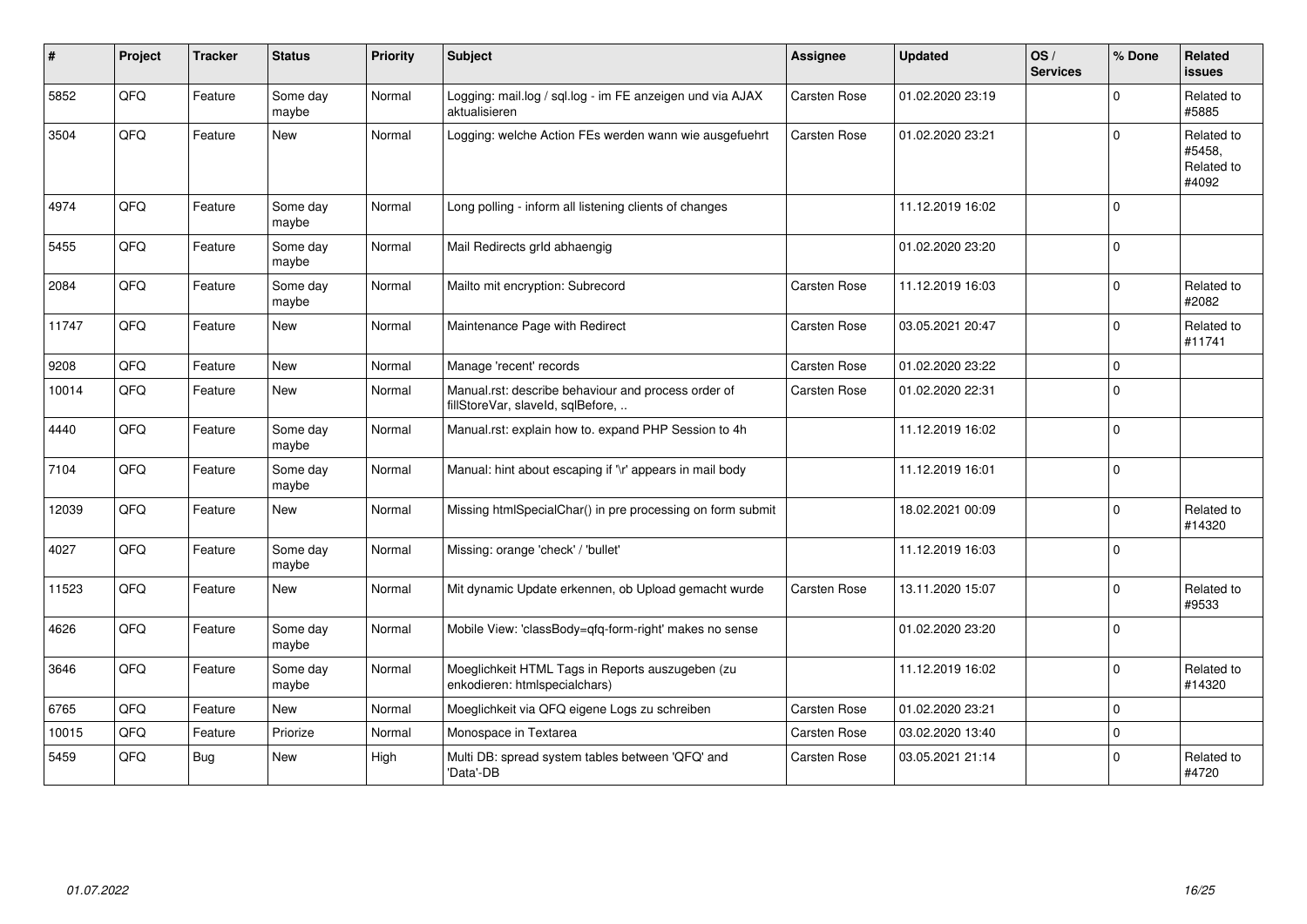| $\pmb{\#}$ | Project | <b>Tracker</b> | <b>Status</b>     | <b>Priority</b> | <b>Subject</b>                                             | <b>Assignee</b> | <b>Updated</b>   | OS/<br><b>Services</b> | % Done              | Related<br><b>issues</b>                                             |
|------------|---------|----------------|-------------------|-----------------|------------------------------------------------------------|-----------------|------------------|------------------------|---------------------|----------------------------------------------------------------------|
| 9706       | QFQ     | Feature        | New               | Normal          | Multi File Upload (hidden template group)                  | Carsten Rose    | 01.02.2020 23:22 |                        | $\mathbf 0$         | Related to<br>#7521,<br>Related to<br>#5562,<br>Related to<br>#13330 |
| 10508      | QFQ     | <b>Bug</b>     | New               | High            | Multi Form broken on Multi DB Instance                     | Carsten Rose    | 03.05.2021 21:12 |                        | $\mathbf 0$         |                                                                      |
| 13331      | QFQ     | Bug            | New               | Normal          | Multi Form: Clear Icon misplaced                           | Carsten Rose    | 19.03.2022 17:47 |                        | $\mathbf 0$         |                                                                      |
| 13332      | QFQ     | <b>Bug</b>     | New               | Normal          | Multi Form: Required Felder werden visuell nicht markiert. | Carsten Rose    | 19.03.2022 17:47 |                        | $\mathbf 0$         |                                                                      |
| 4365       | QFQ     | Feature        | Some day<br>maybe | Normal          | Multi Language: new way of config                          | Carsten Rose    | 01.02.2020 23:20 |                        | $\mathbf 0$         |                                                                      |
| 11516      | QFQ     | Feature        | New               | Normal          | Multi Page Form (Previous/Next Buttons)                    | Carsten Rose    | 16.03.2021 17:52 |                        | $\mathbf 0$         |                                                                      |
| 7602       | QFQ     | Feature        | ToDo              | High            | Multi Select: with checkboxes                              | Benjamin Baer   | 22.03.2022 09:07 |                        | $\mathbf 0$         |                                                                      |
| 10714      | QFQ     | Feature        | New               | Normal          | multi Table Form                                           | Carsten Rose    | 16.03.2021 18:44 |                        | $\mathbf 0$         |                                                                      |
| 12325      | QFQ     | <b>Bug</b>     | Priorize          | Normal          | MultiDB form.dbIndex not working for report syntax         | Carsten Rose    | 07.09.2021 13:37 |                        | $\mathbf 0$         | Related to<br>#12145,<br>Related to<br>#12314                        |
| 5695       | QFQ     | Feature        | In Progress       | Normal          | Multiform                                                  | Carsten Rose    | 02.01.2021 18:38 |                        | $\mathbf 0$         |                                                                      |
| 11695      | QFQ     | Bug            | New               | Normal          | MultiForm required FE Error                                | Carsten Rose    | 04.12.2020 13:34 |                        | $\mathbf 0$         |                                                                      |
| 9579       | QFQ     | Feature        | Some day<br>maybe | Normal          | Multiform with Process Row                                 | Carsten Rose    | 11.12.2019 16:01 |                        | $\mathbf 0$         |                                                                      |
| 11667      | QFQ     | Bug            | <b>New</b>        | Normal          | MySQL mariadb-server-10.3: Incorrect datetime value        | Carsten Rose    | 03.05.2021 20:48 |                        | $\mathbf 0$         |                                                                      |
| 12023      | QFQ     | Feature        | New               | Normal          | MySQL Stored Precdure: QDECODESPECIALCHAR()                | Carsten Rose    | 16.02.2021 11:16 |                        | $\mathbf 0$         | Related to<br>#12022                                                 |
| 6437       | QFQ     | Feature        | New               | Normal          | Neuer Mode Button bei FormElementen                        | Carsten Rose    | 01.02.2020 23:21 |                        | $\mathbf 0$         | Related to<br>#9668,<br>Blocked by<br>#9678                          |
| 6084       | QFQ     | Feature        | Some day<br>maybe | Normal          | New escape type: 'D' - convert date                        |                 | 01.02.2020 23:19 |                        | $\mathbf 0$         |                                                                      |
| 4446       | QFQ     | Feature        | Some day<br>maybe | Normal          | New FE get same feldContainerId as last modifed FE         |                 | 01.02.2020 23:20 |                        | $\mathbf 0$         |                                                                      |
| 7229       | QFQ     | Feature        | Some day<br>maybe | Normal          | New FormElement.type: Button                               |                 | 01.02.2021 12:32 |                        | $\mathbf 0$         |                                                                      |
| 5782       | QFQ     | Feature        | New               | Normal          | NextCloud API                                              | Carsten Rose    | 01.02.2020 10:02 |                        | $\mathsf{O}\xspace$ |                                                                      |
| 4546       | QFQ     | Bug            | Some day<br>maybe | Normal          | NH: SIP storage is destroyed                               |                 | 01.02.2020 23:20 |                        | $\mathbf 0$         |                                                                      |
| 12133      | QFQ     | Bug            | New               | Normal          | NPM, phpSpreadSheet aktualisieren                          | Carsten Rose    | 15.03.2021 09:04 |                        | $\overline{0}$      |                                                                      |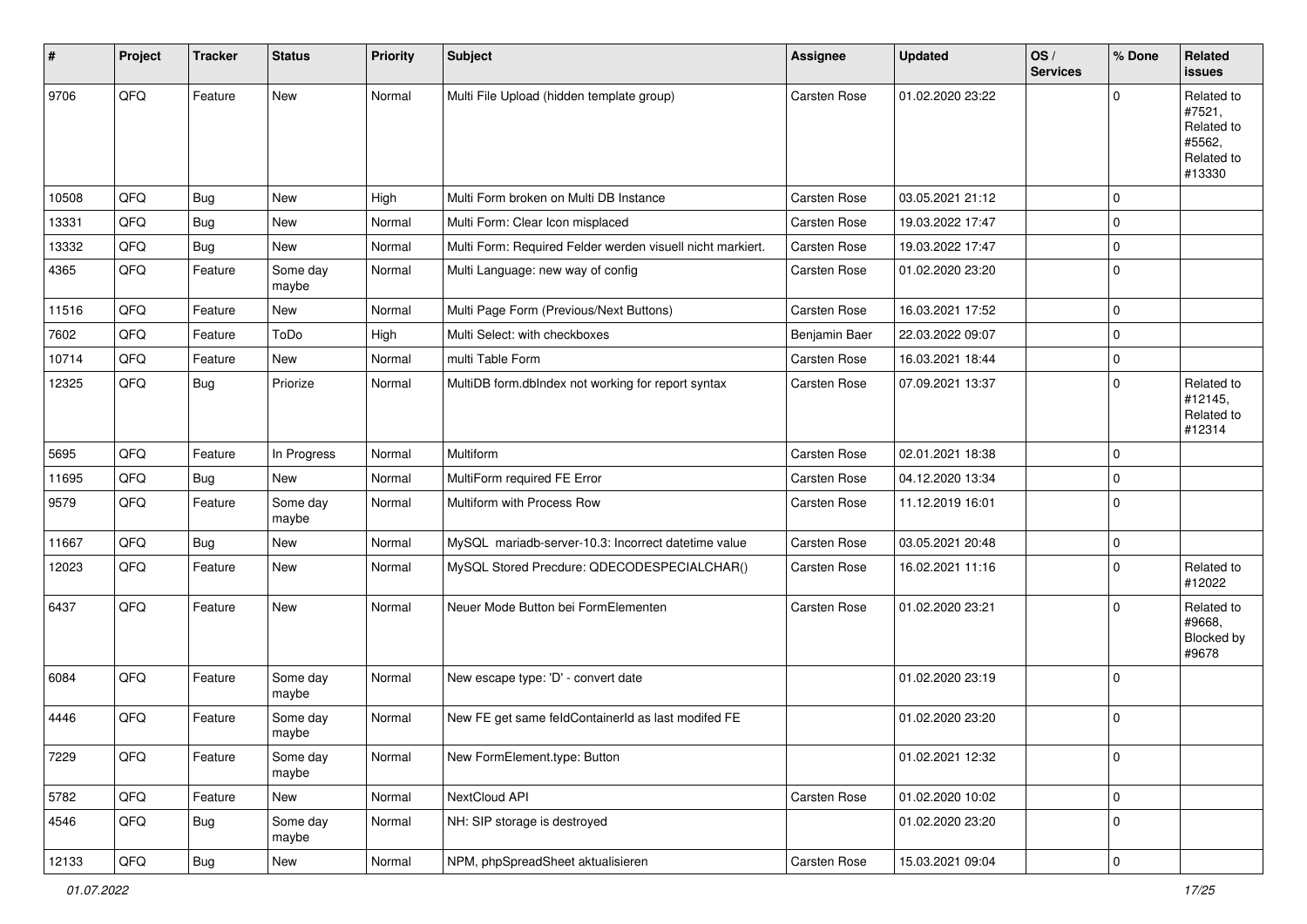| ∦     | Project | <b>Tracker</b> | <b>Status</b>     | <b>Priority</b> | <b>Subject</b>                                                                                        | <b>Assignee</b>     | <b>Updated</b>   | OS/<br><b>Services</b> | % Done         | <b>Related</b><br><b>issues</b>               |
|-------|---------|----------------|-------------------|-----------------|-------------------------------------------------------------------------------------------------------|---------------------|------------------|------------------------|----------------|-----------------------------------------------|
| 14090 | QFQ     | Feature        | <b>New</b>        | Normal          | Nützliche _script funktionen                                                                          | Carsten Rose        | 28.05.2022 11:03 |                        | $\Omega$       |                                               |
| 10011 | QFQ     | Feature        | Priorize          | Normal          | Offer new STORE_TYPO3 Variable 'beUser', 'beEmail'                                                    | Carsten Rose        | 08.05.2021 09:51 |                        | $\Omega$       | Related to<br>#10012,<br>Related to<br>#12511 |
| 7685  | QFQ     | Bug            | <b>New</b>        | Normal          | Open FormElement from QFQ error message and save<br>modified record: error about missing {{formId:F}} | Carsten Rose        | 01.02.2020 23:22 |                        | $\mathbf 0$    |                                               |
| 14175 | QFQ     | Bug            | In Progress       | Normal          | Opening a form with no QFQ Session cookie fails                                                       | Carsten Rose        | 03.06.2022 10:40 |                        | $\mathbf 0$    |                                               |
| 7650  | QFQ     | Bug            | <b>New</b>        | High            | Optional do not show 'required' sign on FormElement                                                   | Carsten Rose        | 03.05.2021 21:14 |                        | $\mathbf 0$    |                                               |
| 7681  | QFQ     | Feature        | <b>New</b>        | Normal          | Optional switch off 'check for modified record'                                                       | Carsten Rose        | 01.02.2020 23:21 |                        | $\Omega$       |                                               |
| 10384 | QFQ     | Feature        | <b>New</b>        | Normal          | Parameter Exchange QFQ Instances                                                                      |                     | 07.05.2020 09:38 |                        | $\mathbf 0$    |                                               |
| 8101  | QFQ     | Feature        | Some day<br>maybe | Normal          | Password hash: support further hashing methods                                                        | Carsten Rose        | 16.09.2021 15:10 |                        | $\Omega$       |                                               |
| 5715  | QFQ     | Feature        | <b>New</b>        | High            | PDF Caching                                                                                           | Carsten Rose        | 03.05.2021 21:14 |                        | $\mathbf 0$    | Related to<br>#5851.<br>Related to<br>#6357   |
| 7336  | QFQ     | Feature        | Some day<br>maybe | Normal          | PDF Upload: disallow PDFs with specific Meta information                                              | Carsten Rose        | 11.12.2019 16:01 |                        | $\mathbf 0$    |                                               |
| 6261  | QFQ     | Feature        | New               | Normal          | Persistent SIP                                                                                        | Carsten Rose        | 12.06.2021 09:07 |                        | $\Omega$       | Related to<br>#10819                          |
| 10819 | QFQ     | Feature        | <b>New</b>        | Normal          | Persistent SIP - second try                                                                           | Carsten Rose        | 29.06.2020 23:02 |                        | $\mathbf 0$    | Related to<br>#6261                           |
| 8668  | QFQ     | Bug            | <b>New</b>        | High            | Pill disabled: dyamic mode 'hidden' not respected - FE is still<br>required                           | <b>Carsten Rose</b> | 03.05.2021 21:14 |                        | $\mathbf 0$    |                                               |
| 2063  | QFQ     | <b>Bug</b>     | Some day<br>maybe | Normal          | Pills auf 'inaktiv' setzen falls keine Element auf dem Pill<br>sichtbar sind.                         | Benjamin Baer       | 11.12.2019 16:03 |                        | $\mathbf 0$    | Related to<br>#3752                           |
| 12556 | QFQ     | Feature        | <b>New</b>        | Normal          | Pills Title: colored = static or dynamic on allrequiredgiven                                          | Benjamin Baer       | 19.03.2022 17:49 |                        | $\pmb{0}$      |                                               |
| 11668 | QFQ     | <b>Bug</b>     | <b>New</b>        | Normal          | Play function.sql - problem with mysql                                                                | Carsten Rose        | 03.05.2021 20:48 |                        | $\overline{0}$ |                                               |
| 10080 | QFQ     | Feature        | <b>New</b>        | Normal          | Popup on 'save' / 'close': configure dialog (answer<br>yes/no/cancle/)                                | Carsten Rose        | 28.03.2021 20:52 |                        | $\Omega$       | Is duplicate<br>of #12262                     |
| 8204  | QFQ     | Feature        | Priorize          | High            | Position 'required mark'                                                                              | Carsten Rose        | 16.06.2021 13:44 |                        | $\mathbf 0$    |                                               |
| 3495  | QFQ     | Feature        | Some day<br>maybe | Normal          | Predifined Parameter werden nicht in '+' (add new record)<br>SIP gerendert.                           |                     | 11.12.2019 16:02 |                        | $\mathbf 0$    |                                               |
| 4023  | QFQ     | Feature        | <b>New</b>        | Normal          | prepared statements - FE action: salveld, sqllnsert,<br>sqlUpdate, sqlDelete, sqlBefore, sqlAfter     | Carsten Rose        | 11.12.2019 16:15 |                        | $\mathbf 0$    |                                               |
| 10658 | QFQ     | Bug            | <b>New</b>        | Normal          | processReadOnly broken                                                                                | <b>Carsten Rose</b> | 27.05.2020 17:55 |                        | $\overline{0}$ |                                               |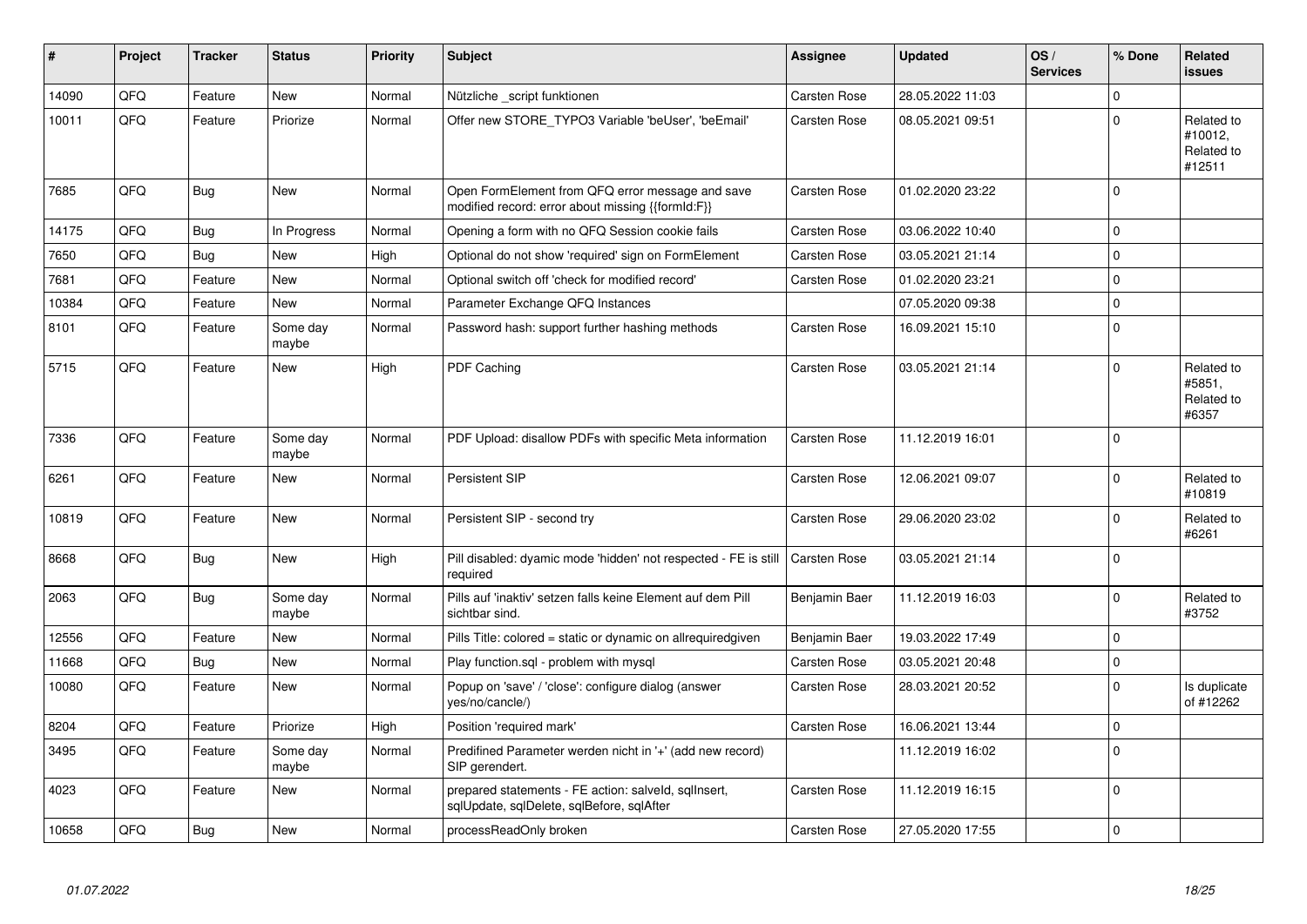| $\sharp$ | Project | <b>Tracker</b> | <b>Status</b>     | <b>Priority</b> | <b>Subject</b>                                                                                                                        | <b>Assignee</b>        | <b>Updated</b>   | OS/<br><b>Services</b> | % Done       | Related<br><b>issues</b> |
|----------|---------|----------------|-------------------|-----------------|---------------------------------------------------------------------------------------------------------------------------------------|------------------------|------------------|------------------------|--------------|--------------------------|
| 9135     | QFQ     | Feature        | Priorize          | Normal          | Progress Bar generic / replace old hourglass download<br>popup                                                                        | Benjamin Baer          | 03.01.2022 07:43 |                        | $\Omega$     |                          |
| 11980    | QFQ     | Feature        | In Progress       | Normal          | protected verzeichnis MUSS geschützt werden                                                                                           | Carsten Rose           | 07.09.2021 13:30 |                        | $\mathbf 0$  |                          |
| 1253     | QFQ     | Feature        | Some day<br>maybe | Normal          | QF: Colorpicker                                                                                                                       |                        | 11.12.2019 16:03 |                        | $\Omega$     |                          |
| 1251     | QFQ     | Feature        | Some day<br>maybe | Normal          | QF: Combo                                                                                                                             |                        | 11.12.2019 16:03 |                        | $\Omega$     |                          |
| 955      | QFQ     | Feature        | Some day<br>maybe | Normal          | QF: Notizen vor/nach dem Form                                                                                                         |                        | 01.02.2020 23:20 |                        | $\Omega$     |                          |
| 1234     | QFQ     | Feature        | Some day<br>maybe | Normal          | QF: Record numbering: Im Grid soll in Spalte 1 optional die<br>laufende Nummer der Records angezeigt werden.                          |                        | 01.02.2020 23:20 |                        | $\Omega$     |                          |
| 10124    | QFQ     | Feature        | Feedback          | Normal          | qfq AAI-Login                                                                                                                         | Karin Niffeler         | 07.05.2020 09:36 |                        | $\mathbf 0$  |                          |
| 14376    | QFQ     | Feature        | New               | Normal          | QFQ Bootstrap: if missing, create stored procedures                                                                                   | Enis Nuredini          | 19.06.2022 16:37 |                        | $\Omega$     |                          |
| 13592    | QFQ     | Bug            | New               | Normal          | QFQ Build Queue: das vergeben von Tags klappt nicht. Es<br>werden keine Releases gebaut.                                              | Carsten Rose           | 19.03.2022 17:45 |                        | $\Omega$     |                          |
| 5160     | QFQ     | Feature        | Some day<br>maybe | Normal          | QFQ collaborative / together.js, ShareJS, y-js, collaborative,                                                                        |                        | 11.12.2019 16:02 |                        | $\mathbf{0}$ |                          |
| 5389     | QFQ     | Feature        | Some day<br>maybe | Normal          | QFQ Design: Multline label / note                                                                                                     | Benjamin Baer          | 01.02.2020 23:19 |                        | $\mathbf 0$  |                          |
| 6140     | QFQ     | <b>Bug</b>     | Priorize          | Normal          | QFQ DnD Sort: Locked fields                                                                                                           | Benjamin Baer          | 21.03.2022 09:56 |                        | $\mathbf 0$  |                          |
| 9024     | QFQ     | Bug            | Some day<br>maybe | Normal          | QFQ Einarbeitung                                                                                                                      |                        | 01.02.2020 15:56 |                        | $\Omega$     |                          |
| 1635     | QFQ     | Feature        | Some day<br>maybe | Normal          | QFQ Extension content record: weitere Optionen<br>einblenden.                                                                         | Carsten Rose           | 11.12.2019 16:03 |                        | $\Omega$     |                          |
| 12508    | QFQ     | Bug            | In Progress       | High            | qfq Form: sendMail                                                                                                                    | Karin Niffeler         | 19.03.2022 17:48 |                        | $\mathbf 0$  |                          |
| 12463    | QFQ     | <b>Bug</b>     | ToDo              | High            | QFQ Function: 'function' and 'sql' on same level - output of<br>sql is shown two times.                                               | Carsten Rose           | 15.12.2021 16:31 |                        | $\Omega$     |                          |
| 12395    | QFQ     | <b>Bug</b>     | ToDo              | High            | QFQ Function: Result two times shown                                                                                                  | Carsten Rose           | 18.02.2022 08:59 |                        | $\mathbf 0$  |                          |
| 12465    | QFQ     | Feature        | <b>New</b>        | Normal          | QFQ Function: use in FE to fill StoreRecord                                                                                           | Carsten Rose           | 05.05.2021 21:58 |                        | $\mathbf 0$  |                          |
| 13609    | QFQ     | Feature        | New               | Normal          | QFQ Introduction: Seite aufloesen                                                                                                     | Philipp<br>Gröbelbauer | 28.05.2022 11:02 |                        | $\Omega$     |                          |
| 5892     | QFQ     | Feature        | Some day<br>maybe | Normal          | QFQ should use T3 API to manipulate FE GROUP<br>membership                                                                            |                        | 01.02.2020 23:20 |                        | l 0          |                          |
| 7524     | QFQ     | <b>Bug</b>     | New               | Normal          | QFQ throws a 'General Error' if 'fileadmin/protected/log/' is<br>not writeable                                                        | Carsten Rose           | 01.02.2020 23:22 |                        | $\mathbf 0$  |                          |
| 9927     | QFQ     | Feature        | New               | Normal          | QFQ Update: a) Update nur machen wenn BE User<br>eingeloggt ist., b) Bei Fehler genaue Meldung welcher<br>Updateschritt Probleme hat. | Carsten Rose           | 22.01.2020 12:59 |                        | $\mathbf 0$  |                          |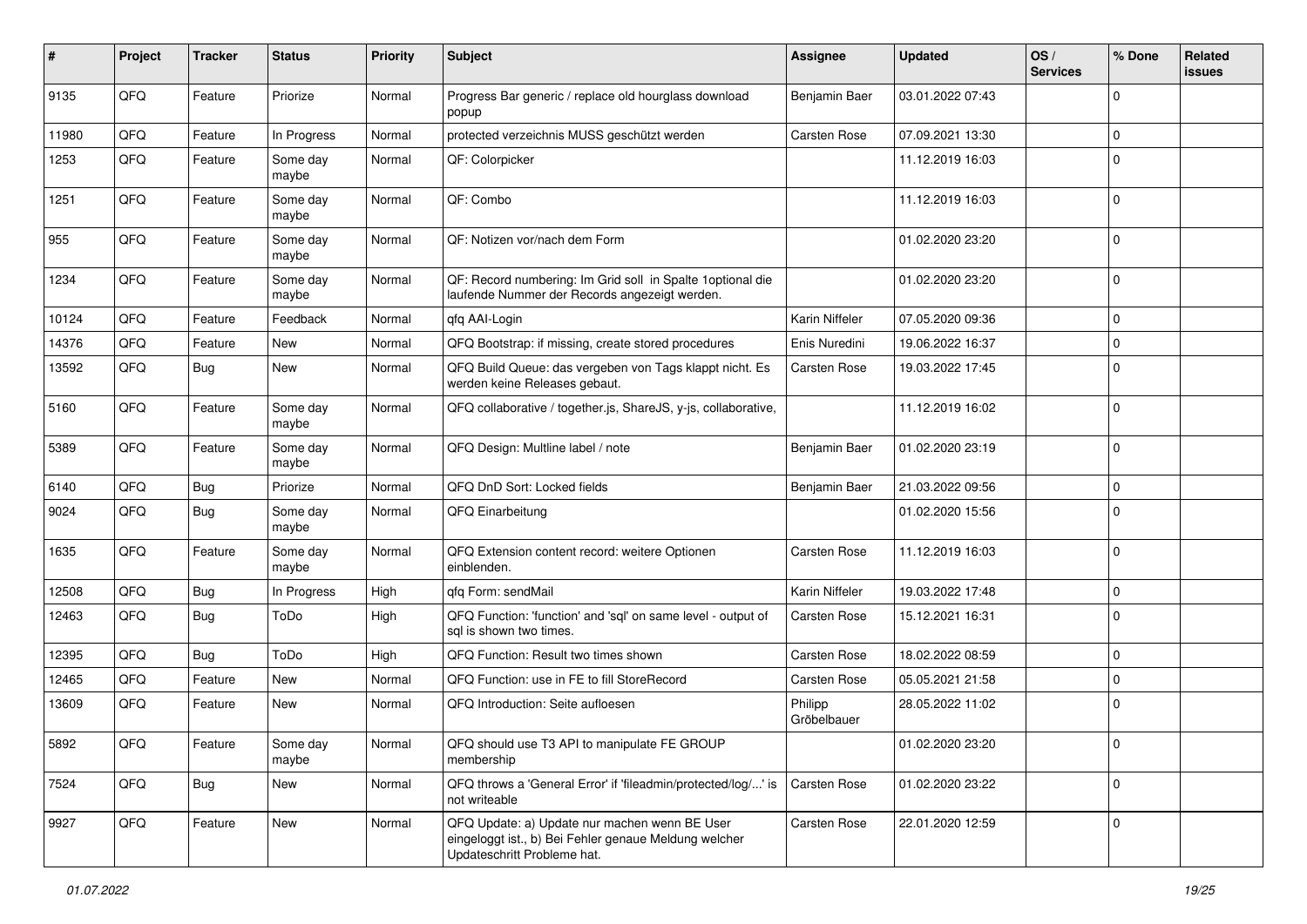| #     | Project | <b>Tracker</b> | <b>Status</b>     | <b>Priority</b> | Subject                                                                                  | <b>Assignee</b> | <b>Updated</b>   | OS/<br><b>Services</b> | % Done      | Related<br><b>issues</b>                                               |
|-------|---------|----------------|-------------------|-----------------|------------------------------------------------------------------------------------------|-----------------|------------------|------------------------|-------------|------------------------------------------------------------------------|
| 3692  | QFQ     | Feature        | Some day<br>maybe | Normal          | QFQ Webseite                                                                             | Benjamin Baer   | 11.12.2019 16:02 |                        | $\mathbf 0$ | Related to<br>#5033                                                    |
| 7108  | QFQ     | Feature        | Some day<br>maybe | Normal          | QFQ Wrap Elements                                                                        |                 | 11.12.2019 16:01 |                        | $\mathbf 0$ |                                                                        |
| 4839  | QFQ     | Feature        | Some day<br>maybe | Normal          | qfq-handle in <head> Abschnitt</head>                                                    | Carsten Rose    | 11.12.2019 16:02 |                        | $\mathbf 0$ |                                                                        |
| 13528 | QFQ     | Bug            | New               | Normal          | qfq.io > releases: es wird kein neues Release angelegt                                   | Benjamin Baer   | 19.03.2022 17:46 |                        | $\mathbf 0$ |                                                                        |
| 6574  | QFQ     | Bug            | Priorize          | Normal          | gfg.log: Fehlermeldung wurde angezeigt, aber nicht geloggt                               | Carsten Rose    | 01.02.2020 10:13 |                        | $\mathbf 0$ |                                                                        |
| 14187 | QFQ     | Feature        | New               | High            | qfq.log: show current URL                                                                | Carsten Rose    | 28.05.2022 11:02 |                        | $\mathbf 0$ | Related to<br>#13933,<br>Related to<br>#12532,<br>Related to<br>#11893 |
| 5480  | QFQ     | Feature        | Some day<br>maybe | Normal          | QFQ: Dokumentation mit Screenshots versehen                                              | Carsten Rose    | 01.02.2020 23:20 |                        | $\mathbf 0$ | Related to<br>#9879                                                    |
| 8586  | QFQ     | Feature        | Some day<br>maybe | Normal          | QFQ: Enhance Error message for 'record not found'                                        | Carsten Rose    | 16.09.2021 15:10 |                        | $\mathbf 0$ |                                                                        |
| 4771  | QFQ     | Bug            | Some day<br>maybe | Normal          | qfq: select-down-values empty after save (edit-form for<br>program administrators)       | Carsten Rose    | 01.02.2020 23:20 |                        | $\mathbf 0$ | Related to<br>#4549, Has<br>duplicate<br>#4282                         |
| 13757 | QFQ     | Feature        | <b>New</b>        | High            | QR / Bar-Code Plugin                                                                     | Enis Nuredini   | 19.03.2022 17:43 |                        | $\mathbf 0$ |                                                                        |
| 7520  | QFQ     | Feature        | New               | Normal          | QR Code:  AS _qr ( AS _link)                                                             | Carsten Rose    | 01.02.2020 23:22 |                        | 0           |                                                                        |
| 5851  | QFQ     | Feature        | Some day<br>maybe | Normal          | Queue System implementieren: MQTT, RabbitMQ                                              |                 | 01.02.2020 23:20 |                        | $\Omega$    | Related to<br>#5715                                                    |
| 6483  | QFQ     | Bug            | <b>New</b>        | Normal          | R Store funktioniert nicht bei 'Report Notation' im FE                                   | Carsten Rose    | 01.02.2020 23:21 |                        | 0           |                                                                        |
| 9020  | QFQ     | <b>Bug</b>     | Some day<br>maybe | Normal          | radio mit buttonClass und dynamicUpdate lassen sich nicht<br>kombinieren                 |                 | 11.12.2019 16:01 |                        | $\mathbf 0$ |                                                                        |
| 7924  | QFQ     | Feature        | New               | Normal          | Radio/Checkbox with Tooltip                                                              | Carsten Rose    | 01.02.2020 23:22 |                        | $\mathbf 0$ |                                                                        |
| 11239 | QFQ     | Bug            | New               | Normal          | Radiobutton (plain): horizontales Rendern abhängig vom<br>Datentyp in der Datenbank      | Carsten Rose    | 30.09.2020 18:37 |                        | $\mathbf 0$ |                                                                        |
| 11237 | QFQ     | Bug            | <b>New</b>        | High            | Radiobutton / parameter.buttonClass= btn-default - kein dirty   Benjamin Baer<br>Trigger |                 | 03.05.2021 21:12 |                        | $\mathbf 0$ | Related to<br>#10766                                                   |
| 10766 | QFQ     | Bug            | New               | High            | Radiobutton / parameter.buttonClass=btn-default: dynamic<br>update                       |                 | 03.05.2021 21:12 |                        | $\mathbf 0$ | Related to<br>#11237                                                   |
| 7513  | QFQ     | Bug            | New               | Normal          | Radios not correct aligned                                                               | Carsten Rose    | 01.02.2020 23:22 |                        | $\mathbf 0$ |                                                                        |
| 7795  | QFQ     | <b>Bug</b>     | New               | Normal          | Readonly Form: Typeahead-Felder                                                          | Carsten Rose    | 01.02.2020 23:22 |                        | $\pmb{0}$   | Related to<br>#10640                                                   |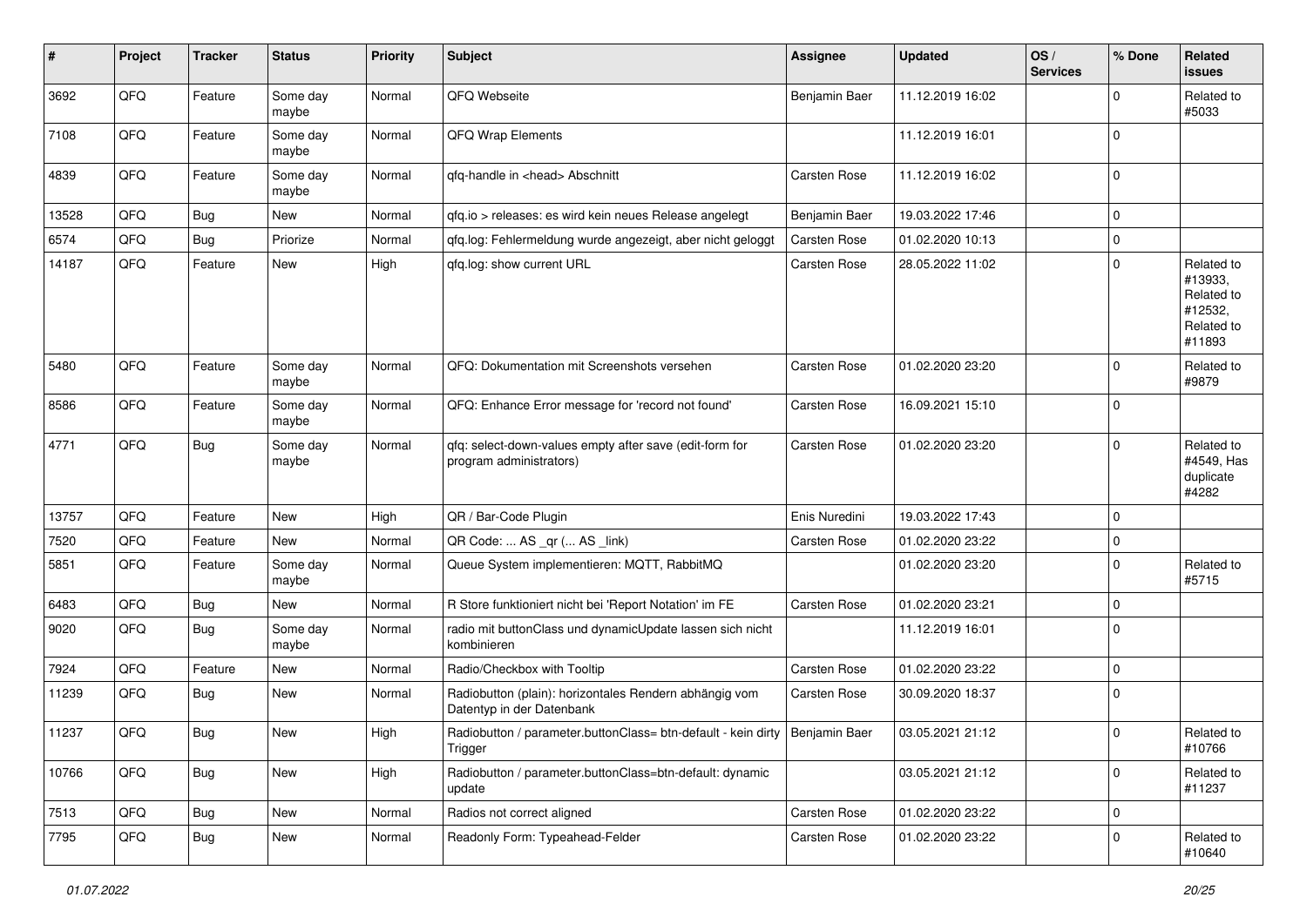| $\vert$ # | Project | <b>Tracker</b> | <b>Status</b>     | <b>Priority</b> | <b>Subject</b>                                                                               | <b>Assignee</b>     | <b>Updated</b>   | OS/<br><b>Services</b> | % Done      | <b>Related</b><br><b>issues</b>                                        |
|-----------|---------|----------------|-------------------|-----------------|----------------------------------------------------------------------------------------------|---------------------|------------------|------------------------|-------------|------------------------------------------------------------------------|
| 3867      | QFQ     | Feature        | Priorize          | Normal          | Readonly Formular: Template Groups add/delete<br>ausbeldnen                                  | Carsten Rose        | 05.05.2021 22:12 |                        | $\mathbf 0$ |                                                                        |
| 3109      | QFQ     | Bug            | Some day<br>maybe | High            | RealUrl: Links werden nicht korrekt gerendert                                                | Carsten Rose        | 03.05.2021 21:14 |                        | $\mathbf 0$ |                                                                        |
| 7280      | QFQ     | Feature        | New               | Normal          | recently used table                                                                          | Carsten Rose        | 01.02.2020 23:21 |                        | $\mathbf 0$ |                                                                        |
| 7480      | QFQ     | Feature        | <b>New</b>        | Normal          | Record History (Undo / Redo)                                                                 | Carsten Rose        | 11.12.2019 16:16 |                        | $\mathbf 0$ | Related to<br>#2361                                                    |
| 7099      | QFQ     | Feature        | <b>New</b>        | Normal          | Redesign FormEditor                                                                          | Carsten Rose        | 01.02.2020 23:21 |                        | $\mathbf 0$ |                                                                        |
| 13700     | QFQ     | Feature        | <b>New</b>        | Normal          | Redesign qfq.io Seite                                                                        | Carsten Rose        | 19.03.2022 17:43 |                        | $\pmb{0}$   |                                                                        |
| 10012     | QFQ     | Feature        | Priorize          | Normal          | redirectAllMailTo: {{beEmail:T}}                                                             | Carsten Rose        | 08.05.2021 09:54 |                        | $\mathbf 0$ | Related to<br>#12412,<br>Related to<br>#12413,<br>Related to<br>#10011 |
| 12611     | QFQ     | Feature        | Some day<br>maybe | Normal          | Refactoring: Bootstrap with Lazy Loading                                                     | Carsten Rose        | 08.06.2022 10:37 |                        | $\Omega$    | Related to<br>#12490,<br>Related to<br>#10013,<br>Related to<br>#7732  |
| 4640      | QFQ     | Feature        | Some day<br>maybe | Normal          | Rename System Forms                                                                          |                     | 01.02.2020 23:20 |                        | $\mathbf 0$ |                                                                        |
| 10005     | QFQ     | Feature        | Priorize          | Normal          | Report / special column name:  AS calendar                                                   | Carsten Rose        | 03.06.2020 17:28 |                        | $\mathbf 0$ |                                                                        |
| 11323     | QFQ     | Feature        | Some day<br>maybe | Normal          | Report Frontend Editor Modal + Codemirror                                                    | Carsten Rose        | 16.09.2021 15:10 |                        | $\mathbf 0$ | Related to<br>#11036                                                   |
| 8975      | QFQ     | Feature        | New               | Normal          | Report Notation: 2.0                                                                         | Carsten Rose        | 01.02.2020 23:22 |                        | $\mathbf 0$ | Related to<br>#8963                                                    |
| 9983      | QFQ     | Feature        | New               | Normal          | Report Notation: new keyword 'range'                                                         | Carsten Rose        | 01.02.2020 15:55 |                        | $\mathbf 0$ |                                                                        |
| 7261      | QFQ     | <b>Bug</b>     | <b>New</b>        | Normal          | Report pathFilename for user without path, only the filename                                 | <b>Carsten Rose</b> | 01.02.2020 23:21 |                        | $\mathbf 0$ |                                                                        |
| 6723      | QFQ     | Feature        | New               | Normal          | Report QFQ Installation and Version                                                          | Carsten Rose        | 12.06.2021 09:07 |                        | $\mathbf 0$ |                                                                        |
| 10463     | QFQ     | Feature        | <b>New</b>        | Normal          | Report link: expliztes setzen von HTML Tags (Bedarf fuer<br>'data-selenium' & 'id')          | Enis Nuredini       | 23.03.2022 09:23 |                        | $\mathbf 0$ | Related to<br>#7648                                                    |
| 9535      | QFQ     | Bug            | Feedback          | Normal          | Report:  AS '_vertical' - column to wide - vertical >> rot45,<br>rot90                       | Benjamin Baer       | 01.02.2020 15:56 |                        | $\mathbf 0$ |                                                                        |
| 11534     | QFQ     | Feature        | New               | Normal          | Report: Action on selected rows - Table batchprocessing<br>feature                           |                     | 18.11.2020 08:15 |                        | $\mathbf 0$ |                                                                        |
| 3967      | QFQ     | Feature        | Some day<br>maybe | High            | Report: Checkbox, Radio, Dropdown, Input welches ohne<br>Submit funktioniert - 'Inline-Form' | Carsten Rose        | 03.05.2021 21:14 |                        | $\mathbf 0$ |                                                                        |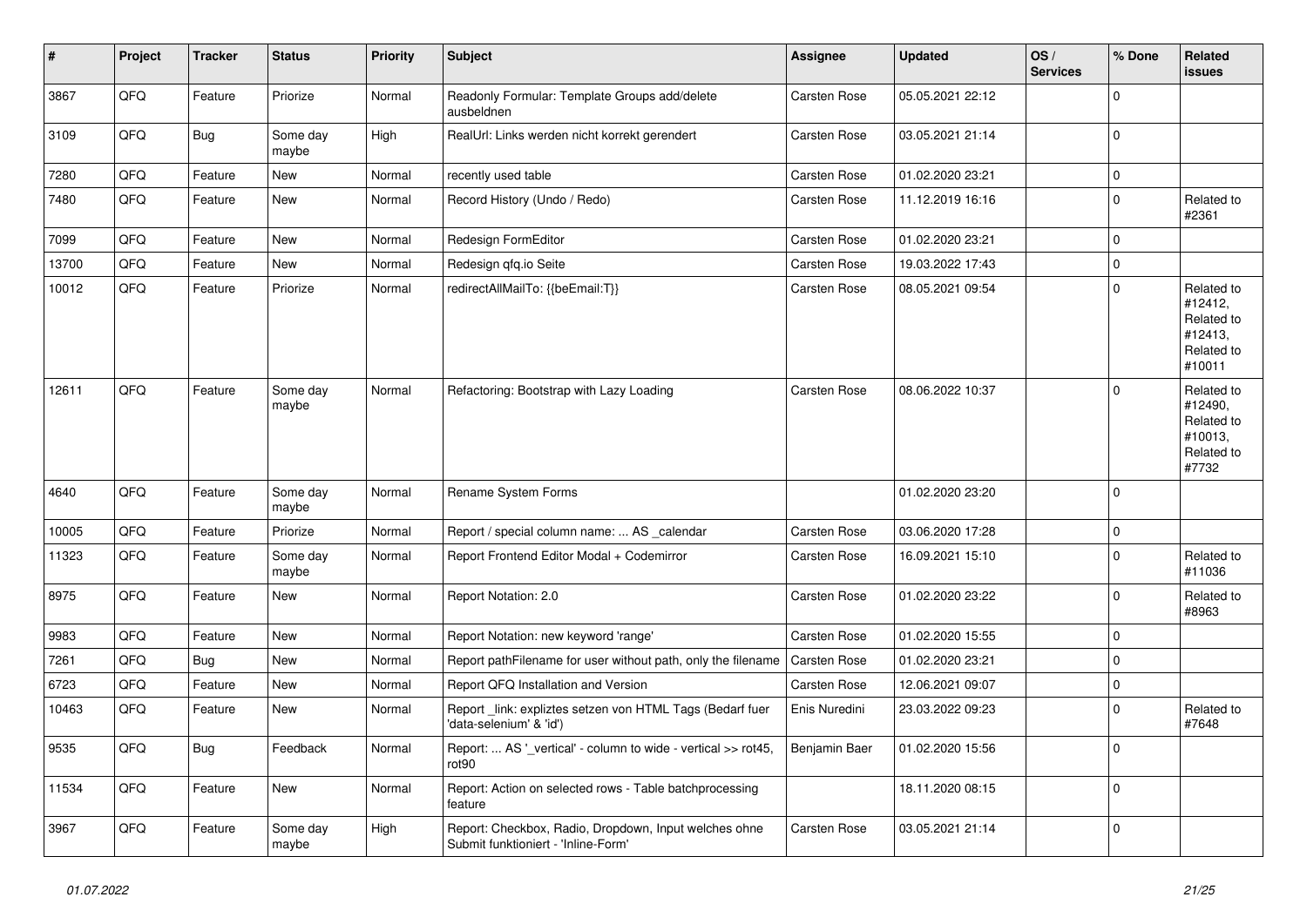| $\vert$ # | Project | <b>Tracker</b> | <b>Status</b>     | <b>Priority</b> | <b>Subject</b>                                                                                     | Assignee      | <b>Updated</b>   | OS/<br><b>Services</b> | % Done       | Related<br><b>issues</b> |
|-----------|---------|----------------|-------------------|-----------------|----------------------------------------------------------------------------------------------------|---------------|------------------|------------------------|--------------|--------------------------|
| 9052      | QFQ     | Feature        | Feedback          | High            | Report: CodeMirror with SQL Syntax Highlight in FE                                                 | Enis Nuredini | 08.06.2022 10:25 |                        | $\Omega$     |                          |
| 3991      | QFQ     | Feature        | Some day<br>maybe | Normal          | report: Columnname '_skipWrap' skips 'fbeg', 'fend'                                                | Carsten Rose  | 11.12.2019 16:03 |                        | $\Omega$     |                          |
| 14323     | QFQ     | <b>Bug</b>     | In Progress       | Normal          | Report: render=both single - no impact                                                             | Carsten Rose  | 19.06.2022 18:31 |                        | $\mathbf 0$  |                          |
| 4435      | QFQ     | Feature        | Some day<br>maybe | Normal          | Report: striptags - specify allowed tags                                                           |               | 01.02.2020 23:20 |                        | $\Omega$     |                          |
| 9811      | QFQ     | Feature        | New               | Normal          | Report: tag every n'th row                                                                         | Carsten Rose  | 01.02.2020 23:22 |                        | $\Omega$     |                          |
| 5345      | QFQ     | Feature        | New               | Normal          | Report: UPDATE / INSERT / DELETE statements should<br>trigger subqueries, depending on the result. | Carsten Rose  | 27.05.2020 16:11 |                        | $\Omega$     |                          |
| 5129      | QFQ     | Feature        | Some day<br>maybe | Normal          | Reports: SQL fuer x Achse und y Achse                                                              |               | 11.12.2019 16:02 |                        | $\Omega$     |                          |
| 9855      | QFQ     | <b>Bug</b>     | New               | Normal          | <b>Required Check</b>                                                                              |               | 01.02.2020 15:56 |                        | $\mathbf 0$  |                          |
| 4454      | QFQ     | <b>Bug</b>     | Some day<br>maybe | Normal          | Required Elements: multiple elements in a row - whole row<br>marked if only one input is empty.    | Benjamin Baer | 01.02.2020 23:20 |                        | $\Omega$     |                          |
| 14028     | QFQ     | Feature        | New               | Normal          | Required notification: visual nicer                                                                | Enis Nuredini | 28.05.2022 11:01 |                        | $\Omega$     |                          |
| 7921      | QFQ     | Feature        | Some day<br>maybe | Normal          | Rest API Export: URL kuerzer machen                                                                |               | 01.02.2020 23:19 |                        | $\Omega$     |                          |
| 9394      | QFQ     | Feature        | Priorize          | Normal          | REST: allow for non numerical ids in get requests                                                  | Carsten Rose  | 05.05.2021 22:10 |                        | $\Omega$     |                          |
| 12974     | QFQ     | Bug            | <b>New</b>        | High            | Sanitize Queries in Action-Elements                                                                | Carsten Rose  | 07.12.2021 17:19 |                        | $\Omega$     |                          |
| 5366      | QFQ     | Feature        | Priorize          | Normal          | Saving with keyboard shortcuts                                                                     | Benjamin Baer | 21.03.2022 09:47 |                        | $\Omega$     |                          |
| 5428      | QFQ     | Feature        | Some day<br>maybe | Normal          | secure thumbnail: late render on access.                                                           | Carsten Rose  | 01.02.2020 23:20 |                        | $\Omega$     |                          |
| 880       | QFQ     | Feature        | Some day<br>maybe | Urgent          | Security: PHP, SQL Injection, XSS                                                                  |               | 03.05.2021 21:14 |                        | $\mathbf{0}$ | Related to<br>#14320     |
| 3727      | QFQ     | Feature        | New               | High            | Security: Session Hijacking erschweren                                                             | Carsten Rose  | 03.05.2021 21:14 |                        | $\mathbf{0}$ |                          |
| 11076     | QFQ     | Feature        | In Progress       | Normal          | SELECT  AS _websocket                                                                              | Carsten Rose  | 30.08.2020 17:49 |                        | $\Omega$     |                          |
| 7730      | QFQ     | Feature        | Priorize          | Normal          | SELECT Box: title in between                                                                       | Benjamin Baer | 01.02.2020 23:22 |                        | $\Omega$     |                          |
| 7519      | QFQ     | Feature        | New               | Normal          | Select: Multi                                                                                      | Carsten Rose  | 01.02.2020 23:22 |                        | $\Omega$     |                          |
| 7616      | QFQ     | Bug            | Priorize          | Normal          | Selectlist with Enum & Dynamic Update                                                              | Carsten Rose  | 01.02.2020 10:13 |                        | $\Omega$     |                          |
| 14227     | QFQ     | Feature        | New               | Normal          | Selenium Konkurrenz: cypress.io                                                                    | Enis Nuredini | 28.05.2022 11:02 |                        | $\Omega$     |                          |
| 13900     | QFQ     | Feature        | Priorize          | Normal          | Selenium: Check das Cookie/PDF funktioniert                                                        | Enis Nuredini | 25.03.2022 12:45 |                        | $\Omega$     |                          |
| 13899     | QFQ     | Bug            | ToDo              | Normal          | Selenium: zum laufen bringen                                                                       | Enis Nuredini | 25.03.2022 10:24 |                        | $\Omega$     |                          |
| 11080     | QFQ     | Feature        | New               | Normal          | Send MQTT messages                                                                                 | Carsten Rose  | 29.08.2020 19:49 |                        | $\Omega$     |                          |
| 7014      | QFQ     | Bug            | New               | Normal          | Sending invalid emails succeeds when<br>debug.redirectAllMailTo is set                             | Carsten Rose  | 01.02.2020 23:21 |                        | $\Omega$     |                          |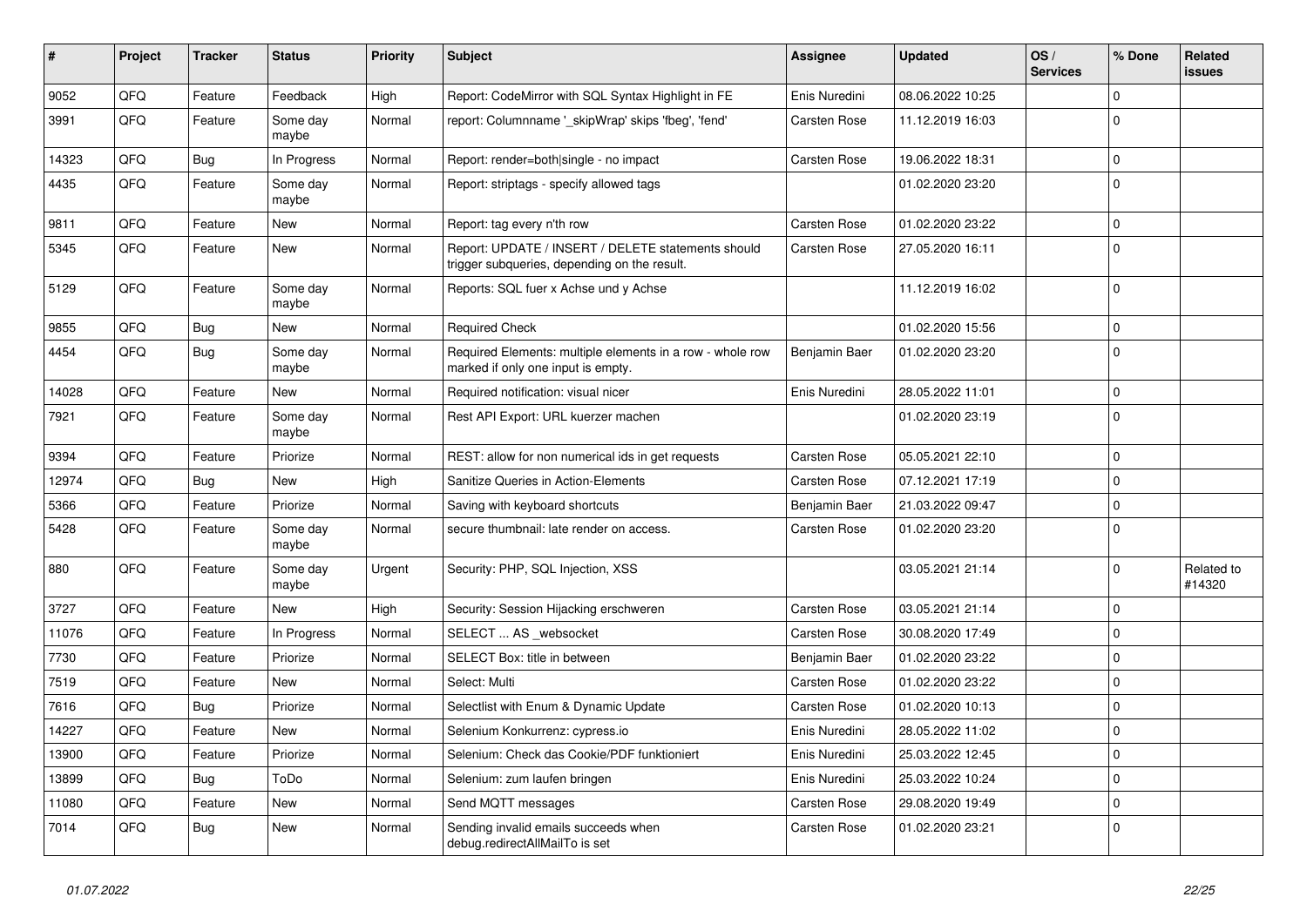| #     | Project    | <b>Tracker</b> | <b>Status</b>     | <b>Priority</b> | <b>Subject</b>                                                                                     | Assignee     | <b>Updated</b>   | OS/<br><b>Services</b> | % Done      | <b>Related</b><br><b>issues</b>               |
|-------|------------|----------------|-------------------|-----------------|----------------------------------------------------------------------------------------------------|--------------|------------------|------------------------|-------------|-----------------------------------------------|
| 4956  | QFQ        | Feature        | Some day<br>maybe | Normal          | Sendmail: Benutzerdefinierte Headers                                                               | Carsten Rose | 11.12.2019 16:02 |                        | $\Omega$    |                                               |
| 4551  | QFQ        | Feature        | Some day<br>maybe | Normal          | Set 'pills' via dynamicUpdate to show/hide/disabled                                                |              | 01.02.2020 23:20 |                        | $\Omega$    | Related to<br>#3752                           |
| 8963  | QFQ        | Feature        | Priorize          | Normal          | Setting values in a store: flexible way                                                            | Carsten Rose | 05.05.2021 22:10 |                        | $\Omega$    | Related to<br>#8975                           |
| 3537  | QFQ        | Feature        | Some day<br>maybe | Low             | SHOW COLUMNS FROM tableName - Extend '{{!'<br>definition                                           | Carsten Rose | 11.12.2019 16:02 |                        | $\mathbf 0$ |                                               |
| 7107  | QFQ        | Feature        | Some day<br>maybe | Normal          | Showcase Registration Tool: Anmeldung / Administration :<br>Liste Anmeldungen / Emaileinaldung     | Carsten Rose | 11.12.2019 16:01 |                        | $\mathbf 0$ |                                               |
| 9121  | QFQ        | <b>Bug</b>     | Priorize          | High            | sip links have r and __dbIndexData set                                                             | Carsten Rose | 12.06.2021 10:41 |                        | $\Omega$    |                                               |
| 9707  | QFQ        | Feature        | <b>New</b>        | Normal          | SIP security: encode pageld and check pageld on decode                                             | Carsten Rose | 01.02.2020 23:22 |                        | $\Omega$    |                                               |
| 12532 | QFQ        | Feature        | <b>New</b>        | High            | SIP-Parameter bei Seitenaufruf in Browser-Console<br>anzeigen                                      | Carsten Rose | 07.12.2021 17:19 |                        | $\mathbf 0$ | Related to<br>#11893.<br>Related to<br>#14187 |
| 12512 | QFQ        | <b>Bug</b>     | <b>New</b>        | Normal          | Some MySQL Installation can't use 'stored procedures'                                              | Carsten Rose | 19.03.2022 17:48 |                        | $\mathbf 0$ |                                               |
| 4442  | QFQ        | Feature        | Some day<br>maybe | Normal          | Special Column Name: link - new symbol G (Glyph) to<br>choose any available symbol                 |              | 11.12.2019 16:02 |                        | $\Omega$    |                                               |
| 7683  | QFQ        | Feature        | <b>New</b>        | Normal          | Special column names in '{{ SELECT  AS _link }}' should<br>be detected                             | Carsten Rose | 01.02.2020 23:21 |                        | $\Omega$    |                                               |
| 9928  | <b>OFO</b> | Feature        | Priorize          | Normal          | SpecialColumnName: a) Deprecated: ' AS "_+tag " ', b)<br>New: ' AS "_ <tag1><tag2>"'</tag2></tag1> | Carsten Rose | 01.02.2020 23:17 |                        | $\Omega$    | Related to<br>#9929                           |
| 8806  | QFQ        | Feature        | <b>New</b>        | Normal          | SQL Function nl2br                                                                                 | Carsten Rose | 01.02.2020 23:22 |                        | $\mathbf 0$ |                                               |
| 12545 | QFQ        | <b>Bug</b>     | <b>New</b>        | Urgent          | sql.log not created / updated                                                                      | Carsten Rose | 14.12.2021 16:02 |                        | $\mathbf 0$ |                                               |
| 4050  | QFQ        | Feature        | <b>New</b>        | Normal          | sql.log: 1) FormElement ID which causes a specific action,<br>2) Result in the same row.           | Carsten Rose | 15.04.2020 11:35 |                        | $\mathbf 0$ | Related to<br>#5458                           |
| 12504 | QFQ        | Feature        | Priorize          | Normal          | sql.log: report fe.id                                                                              | Carsten Rose | 05.05.2021 22:09 |                        | $\Omega$    |                                               |
| 3941  | QFQ        | Feature        | Some day<br>maybe | Normal          | sqlAfter: es sollten mehrere moeglich sein                                                         | Carsten Rose | 11.12.2019 16:03 |                        | $\mathbf 0$ | Related to<br>#3942                           |
| 4026  | QFQ        | Feature        | Some day<br>maybe | Normal          | sqlLog.sql: log number of FE.id                                                                    | Carsten Rose | 11.12.2019 16:03 |                        | $\Omega$    | Related to<br>#5458                           |
| 9129  | QFQ        | Feature        | New               | Normal          | sqlValidate: Message as notification, not as error                                                 | Carsten Rose | 01.02.2020 23:22 |                        | $\Omega$    | Related to<br>#9128                           |
| 10081 | QFQ        | Bug            | New               | High            | Stale record lock after 'forbidden' character                                                      | Carsten Rose | 03.05.2021 21:12 |                        | $\mathbf 0$ | Related to<br>#10082,<br>Related to<br>#9789  |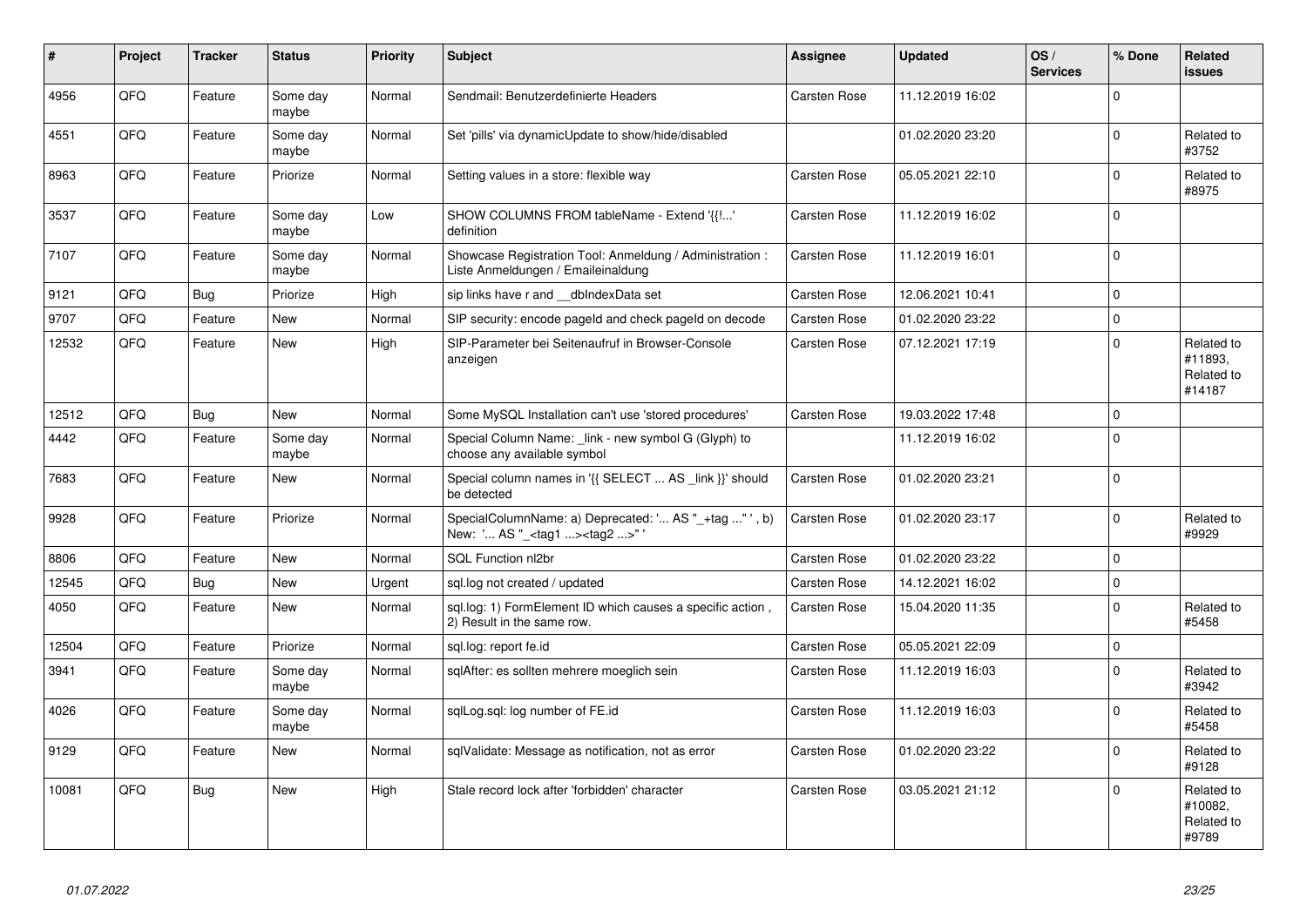| #     | Project | <b>Tracker</b> | <b>Status</b>     | <b>Priority</b> | <b>Subject</b>                                                                                       | Assignee                                               | <b>Updated</b>   | OS/<br><b>Services</b> | % Done      | <b>Related</b><br><b>issues</b>               |                      |
|-------|---------|----------------|-------------------|-----------------|------------------------------------------------------------------------------------------------------|--------------------------------------------------------|------------------|------------------------|-------------|-----------------------------------------------|----------------------|
| 9173  | QFQ     | <b>Bug</b>     | Priorize          | Urgent          | Stale Record Lock: Firefox                                                                           | Carsten Rose                                           | 03.05.2021 21:14 |                        | $\Omega$    | Related to<br>#9789                           |                      |
| 12413 | QFQ     | Feature        | <b>New</b>        | Normal          | STORE_TYPO3: enhance for {{be_users.email:T}},<br>{{fe users.email:T}}                               | Carsten Rose                                           | 03.05.2021 20:45 |                        | $\Omega$    | Related to<br>#12412,<br>Related to<br>#10012 |                      |
| 11775 | QFQ     | Feature        | <b>New</b>        | Normal          | Subrecord Tooltip pro Feld                                                                           | Carsten Rose                                           | 18.12.2020 15:22 |                        | $\mathbf 0$ | Related to<br>#11955                          |                      |
| 3432  | QFQ     | Feature        | New               | Normal          | subrecord: dynamicUpdate                                                                             | Carsten Rose                                           | 11.06.2020 21:10 |                        | $\mathbf 0$ | Related to<br>#5691                           |                      |
| 8187  | QFQ     | Feature        | New               | Normal          | Subrecord: enable/hide new button - make new/edit/delete<br>customizeable.                           | Carsten Rose                                           | 06.03.2021 18:44 |                        | $\Omega$    | Related to<br>#11326                          |                      |
| 11955 | QFQ     | Feature        | New               | Normal          | subrecord: new title option to set <th> attributes - e.g. to<br/>customize tablesorter options.</th> | attributes - e.g. to<br>customize tablesorter options. | Carsten Rose     | 03.05.2021 20:47       |             | $\mathbf 0$                                   | Related to<br>#11775 |
| 12135 | QFQ     | Feature        | <b>New</b>        | Normal          | Subrecord: Notiz                                                                                     |                                                        | 24.04.2021 16:58 |                        | $\mathbf 0$ |                                               |                      |
| 7281  | QFQ     | <b>Bug</b>     | Some day<br>maybe | Normal          | Subrecords: on large screen separator line too short                                                 |                                                        | 01.02.2020 23:19 |                        | $\Omega$    |                                               |                      |
| 7574  | QFQ     | <b>Bug</b>     | New               | Normal          | Substitute error: form element not reported / dont parse<br>Form.note                                | Carsten Rose                                           | 01.02.2020 23:21 |                        | $\Omega$    |                                               |                      |
| 12477 | QFQ     | Feature        | <b>New</b>        | Normal          | Support for refactoring: Form, FormElement, diverse<br>Tabellen/Spalten, tt-content Records          | Carsten Rose                                           | 03.05.2021 20:45 |                        | $\mathbf 0$ |                                               |                      |
| 12520 | QFQ     | Bug            | <b>New</b>        | Normal          | Switch FE User: still active even FE User session expired                                            | Carsten Rose                                           | 19.03.2022 17:48 |                        | $\mathbf 0$ |                                               |                      |
| 10114 | QFQ     | Feature        | New               | High            | Symbol (Link): 'G:' (Glyphicon) replaced by 'i:' (icon)                                              |                                                        | 07.12.2021 17:19 |                        | $\Omega$    | Related to<br>#3797,<br>Related to<br>#4194   |                      |
| 4258  | QFQ     | Feature        | Some day<br>maybe | High            | <b>System Defaults: Forms</b>                                                                        | Carsten Rose                                           | 03.05.2021 21:14 |                        | $\mathbf 0$ |                                               |                      |
| 14304 | QFQ     | <b>Bug</b>     | <b>New</b>        | Normal          | table sorter view safer does not work                                                                | Carsten Rose                                           | 10.06.2022 11:49 |                        | $\mathbf 0$ |                                               |                      |
| 10745 | QFQ     | Feature        | Some day<br>maybe | Normal          | Tablesorter Excel Export                                                                             | Carsten Rose                                           | 16.09.2021 15:09 |                        | $\mathbf 0$ |                                               |                      |
| 9130  | QFQ     | Feature        | Some day<br>maybe | Normal          | tablesorter: Automatic Row numbering / Zeilenummer                                                   | Benjamin Baer                                          | 01.02.2020 23:22 |                        | $\mathbf 0$ |                                               |                      |
| 11892 | QFQ     | Feature        | New               | Normal          | tablesorter: columns with links are hard to order - new<br>qualifier 'Y: <ord>'</ord>                | Enis Nuredini                                          | 23.03.2022 09:22 |                        | $\mathbf 0$ |                                               |                      |
| 12679 | QFQ     | Feature        | <b>New</b>        | Normal          | tablesorter: custom column width                                                                     | Carsten Rose                                           | 16.06.2021 11:10 |                        | $\mathbf 0$ |                                               |                      |
| 6970  | QFQ     | Feature        | Some day<br>maybe | Normal          | tablesorter: default fuer 'sortReset' aendern von 'Ctrl' zu 'Alt'                                    | Benjamin Baer                                          | 01.02.2020 23:21 |                        | $\mathbf 0$ |                                               |                      |